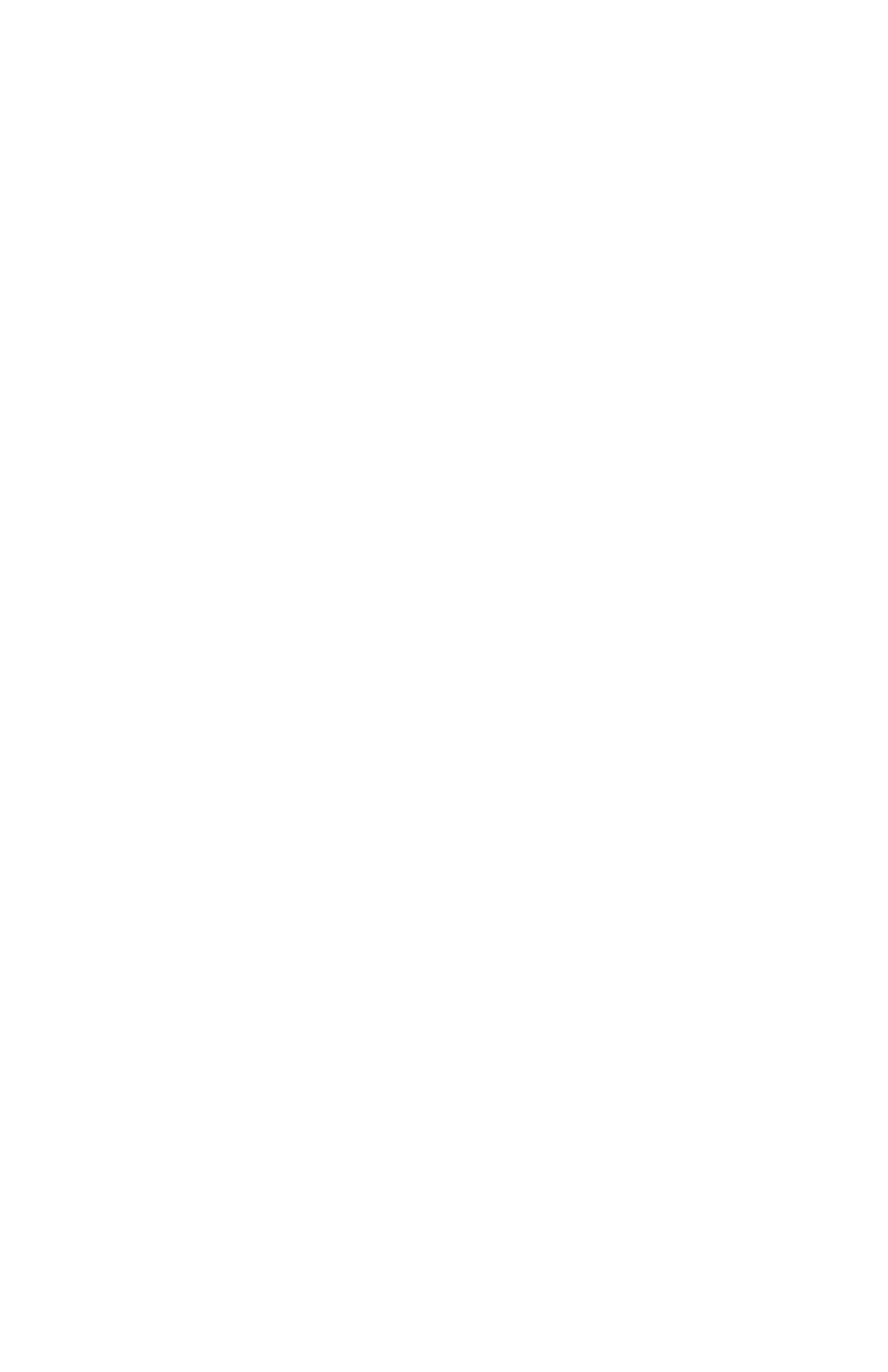### **INTRODUCTION**

"I am not yet so lost in lexicography, as to forget that words are the daughters of earth, and that things are the sons of heaven."

From the preface to Dr. Samuel Johnson's *Dictionary*

Somewhere in the dawn of human history, the first wise woman applied an herb to an injury and observed it stopped the bleeding and promoted faster healing. Six million years ago, the first humans left their remains in the Olduvai Gorge of Africa. The name "Olduvai" is an ancient African name for "Sansevieria," a plant now growing in many American homes. The leaves of the *Sansevieria* are a popular African injury remedy, and the roots are chewed to cure hemorrhoids. Perhaps it was our first herb.

The first medical lore came from observations of sick animals. We don't trust our own innate wisdom, but we feel that the animals must know. At the time the Psalms of the bible were being written, the hymns of the Atharvaveda were being sung in India. This hymn expresses that belief:

> "Well doth the wild bear know a plant, the mongoose knows the healing herb. I call to aid this man, the plants which serpents and Gandharvas know. Plants of Angirases which hawks, celestial plants which eagles know. Plants known to swans and lesser fowl, plants known to all the birds that fly. Plants that are known to sylvan beasts, I call them all to aid this man."

The second source of early medicine came from the "doctrine of signatures." A yellow plant was good for yellow diseases, and a red plant was needed to treat the blood. A bitter plant might overcome the bitterness of disease. As anatomy became known, heart-shaped plants treated the heart and liver-shaped plants treated the liver.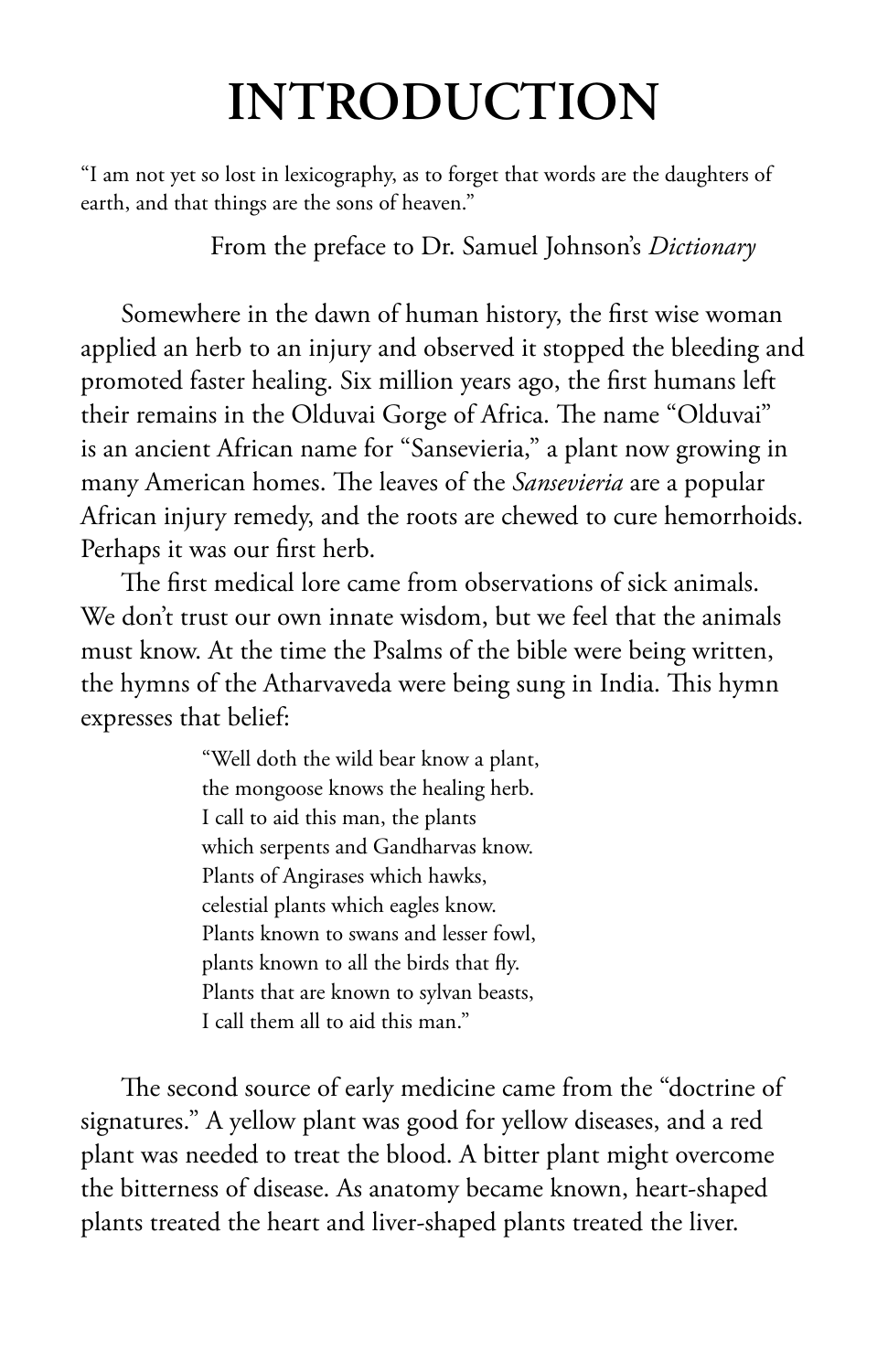A third source came from trial and error. Women found plants that stopped menstrual pain, or reduced bleeding. Midwives found herbs to aid birth and comfort the sick. When the process of birth became the domain of hospitals and doctors, the old traditions were lost.

In 1976 a California woman asked me to write a short summary of the chemistry of medicinal plants. I lost her address, but these notes became the basis of a small book that I prepared for a class I was teaching. Over the years I expanded the notes, and the chapter on woman's herbs grew into the nucleus of this book.

My search for the old medical information turned into some 15 trips all over the United States and Canada. I visited about 40 major libraries ranging from the Library of Congress to Stanford. On a good day I could work my way through ten feet of old medical journals. I literally worked my way from A to Z in the large medical libraries. Much of the interesting herbal work was published in the nineteenth century, but I went through most of the important medical journals of the past three centuries.

My special thanks for help in correcting the botany and pointing out errors goes to Steve Antonow and Arthur Lee Jacobson. I thank Jean Redosevich for providing many good suggestions. Thanks goes to Doris Jones and Anne Winter for their encouragement.

I am not a practicing herbalist, but occasionally friends asked me for advice. It gave me encouragement when my suggestions of a few simple herbs brought relief for migraines, candida, clamydia, lumps in the breast and fertility problems.

Five years before this book came out, I ended up in the hospital with ulcers one night. I knew that I was to blame for the experience. I often worked an eight-hour day on my herb books, and I was working an eight-hour night shift job, while sleeping five hours. I often grabbed coffee and a hamburger before heading to my night job. Comfrey, horsetail, and cabbage juice cleared up the ulcers in two weeks, and they didn't return.

On one of my last visits to Stanford, I had an unusual dream. Time after time I wandered into a dark cave and dug into the debris on the floor. Each trip would result in wonderful arrowheads, stone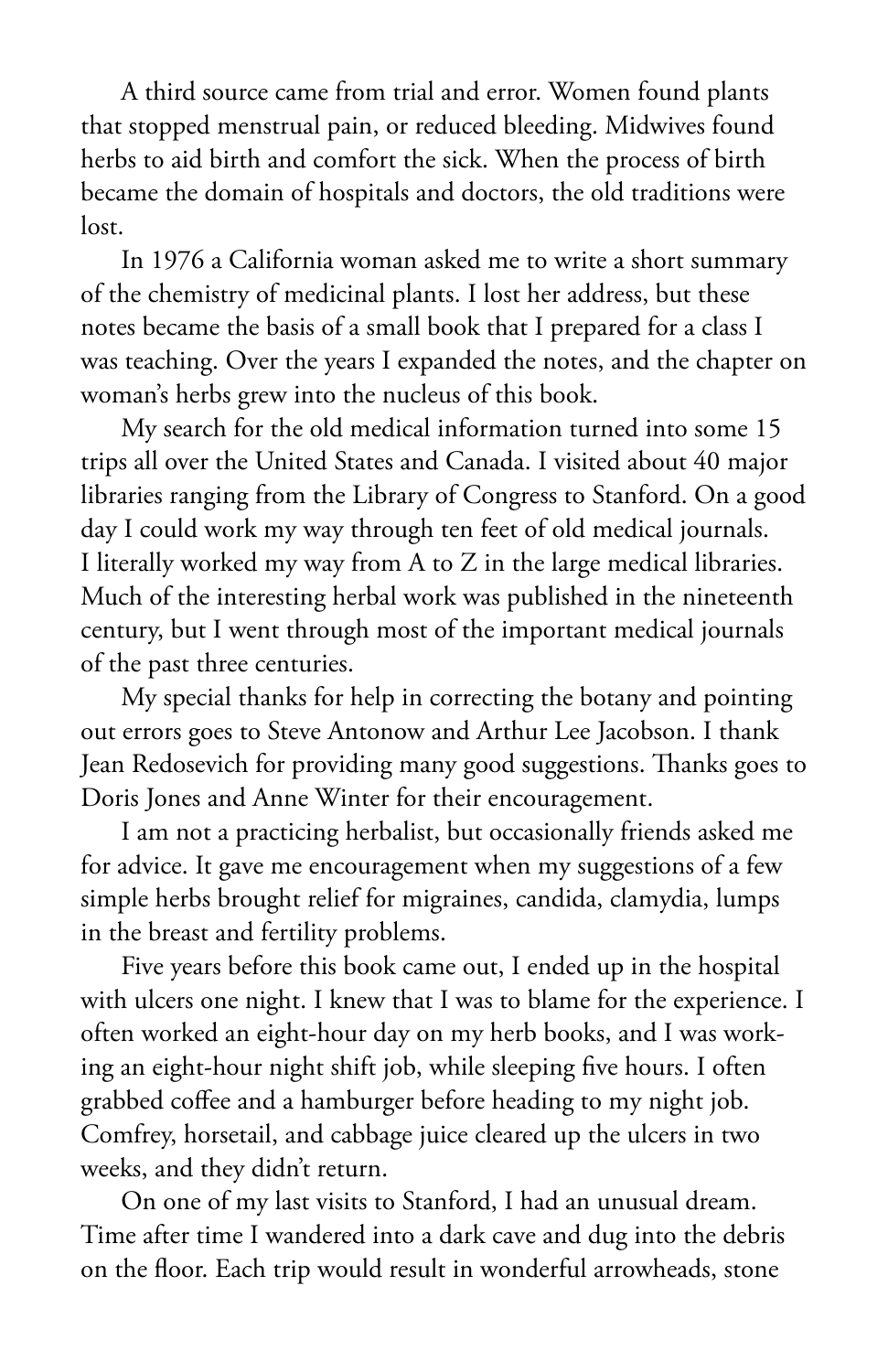knives and pottery. Then a mysterious man met me, and I offered to show him the wonderful treasures. I began to dig in the floor of the cave, but I found it empty. I felt disappointed, so I looked up. Now glass windows had replaced the dark ceiling of the cave and beams of light were illuminating the cave. I knew that the dream was telling me that twenty years of work had ended, and now it was time to shed light on the treasures.

My readers should note that diagnosis is an art that should be done by professionals. All herbs should be used with proper caution by health professionals with experience in this area. This book is not intended to substitute for doctors or experts in health therapy.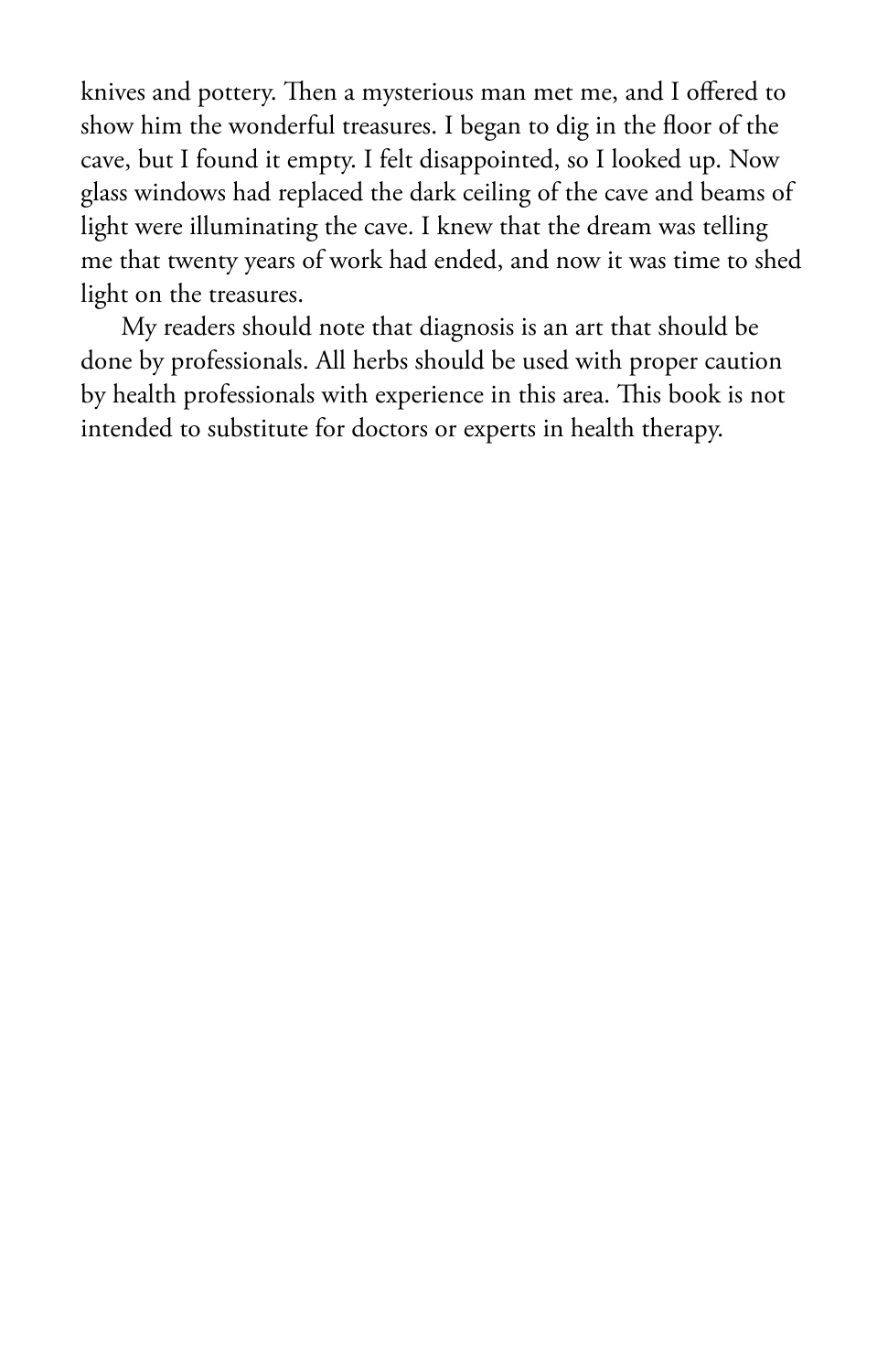### **Contents**

#### A WOMAN'S WORLD 32 Low Birth Weight

- Historic Gynecology 33 Morning Sickness
- 
- Depression BIRTH
- Underactive Glands 35 The Labor Herbs
- 
- 
- 
- 
- 
- 
- 
- 12 The Urinary Herbs 42 Colic
- Varicose Veins 43 Diarrhea
- Herbal Weight Reduction 44 SIDS MENSTRUATION 45 Care of the Baby
- 
- 
- 17 Premenstrual Syndrome 47 Bedwetting
- Dysmenorrhea 48 Earache
- 
- Leucorrhea 50 Parasites
- 
- The Uterus 52 Coordination Disorders FERTILITY & BIRTH CONTROL NUTRITION AND HERBS
- 
- 
- 
- 
- 27 A Choice of Sex 57 Friendly Bacteria
- 
- 29 Nine Months to Go 60 A Love For Life
- 
- **Introduction** 31 Birth Defects
	-
	-
- Anorexia Nervosa 34 The Toxic Pregnancy
	-
- Fatigue 36 Easy Birth
- Backache 37 The World of the Midwives
- Osteoporosis 38 The World of the Midwives Breast Disorders THE BABY'S WORLD
- Breast Cancer 39 After the Birth
- Candida 40 The Supply of Milk
- Cystitis 41 The Development of Love
	-
	-
	-
- Menstruation THE CHILD'S WORLD
- Amenorrhea 46 The First Foods
	-
	-
- Menorrhagia 49 Dreams and Nightmares
	-
- Menopause 51 The Hyperactive Child
	-
- The Abortants 53 Nutritional Medicine
- 24 Abortion and the Church 54 Nutrition for Good Children
- Birth Control 55 Intelligent Children
- 26 The Fertility Herbs 56 Some Children's Herbs
	-
	- PREGNANCY 58 Friendly Bacteria
- Sex Prediction 59 A Woman's Herb Garden
- 30 Miscarriage BIBLIOGRAPHY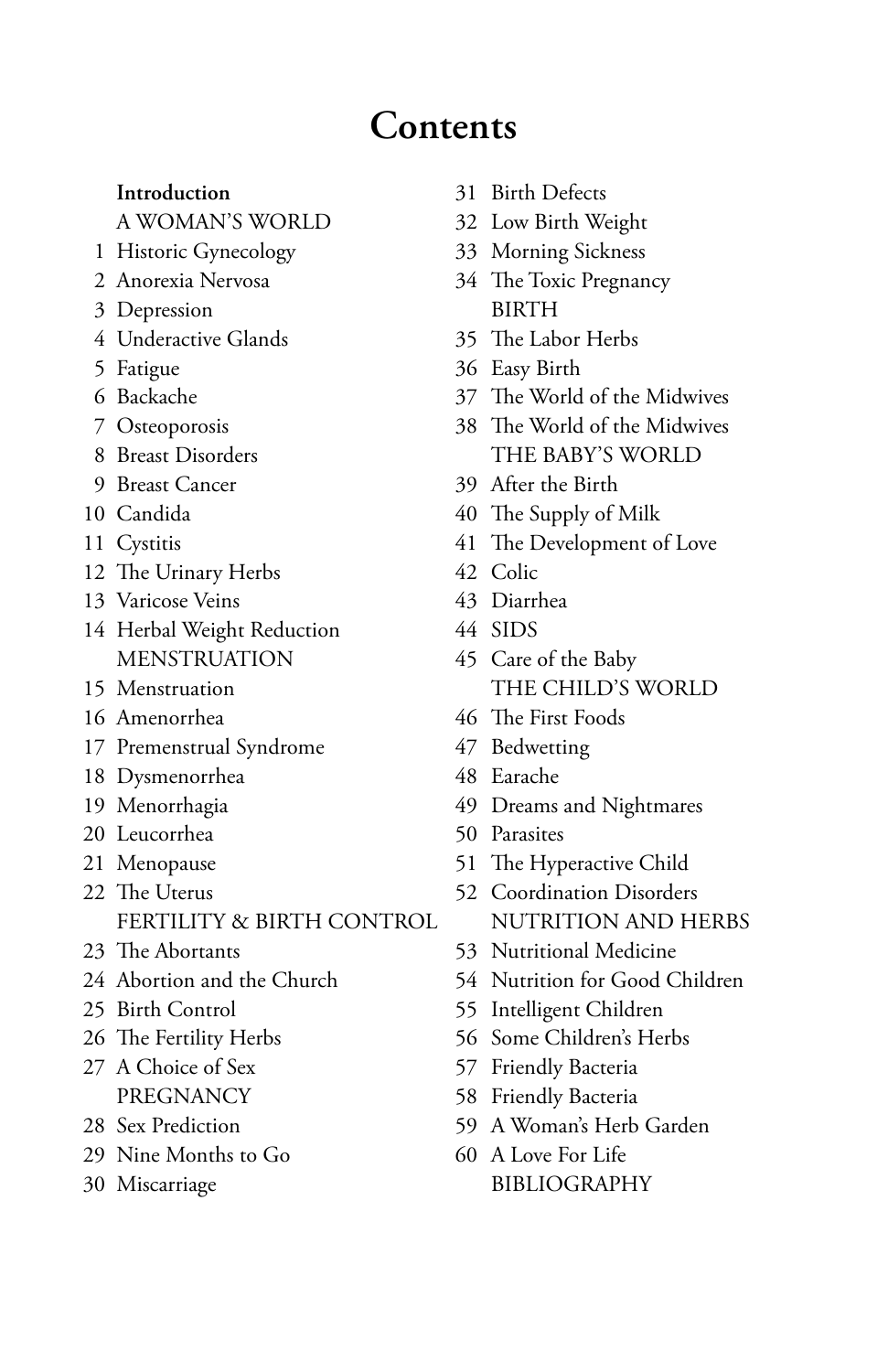### 1. HISTORIC GYNECOLOGY

*Vente quid levius? Fulgur*. [What is lighter than the wind? A feather.] *Quid fulgure? Flamma*. [What is lighter than a feather? Fire.] *Flamma quid? Mulier*. [What is lighter than fire? A woman.] *Quid mulier? Nihil*. [What is lighter than a woman? Nothing.]

#### An old Latin riddle

"Women were good housekeepers fifty years ago, but she was conspicuous among the best. To see her spotless cuffs and snowy kirtle, one would scarce credit how hard she labored. It was only the well-ordered house and the dustless rooms which proclaimed her constant industry. She made salves and eyewaters, powders and confects [herbal compounds], cordials [heart tonics] and persicoís [peach pit tonic] orange-flower water and a cherry-brandy each in its due season, and all the best. She was wise in herbs and simples. The villages and farm laborers would rather any day have her advice upon their ailments than that of Dr. Jackson of Purbrook, who never mixed a draught under a silver crown . . ."

Arthur Conan Doyle is famous for his Sherlock Holmes books, but this quote comes from his historic novel *Micah Clarke*.

In primitive tribes, men were the hunters and protectors of the family. Women cared for the children and did gathering and gardening. Often they were the healers of the family and sometimes the tribe. This is reflected in Greek mythology. Zeus was concerned the destiny of nations, but Hera, his wife, was the healer.

In the ancient Middle East, there were many monuments to Minerva, the Roman goddess of health. She was said to radiate light from her body and wisdom from her forehead. The Greek sculptor Phidias made an ivory statue of her, which stood in the *Temple of Fortune* in Rome. He made a much larger sculpture, which went to the *Temple of Delphi* in Greece.

Minerva was known under many names. These were Anemobsgoddess of the winds, Axipena- the deceiver, Celeutherea- the goddess of walking and Aphtalmita- the goddess of good eyesight. The Greeks called her Pallas-Athena and the Egyptians knew her as Neither or Isis. The Greek word "Isia" meant "knowledge." Saint Augustine sought to eliminate her, because he felt that she was part of the old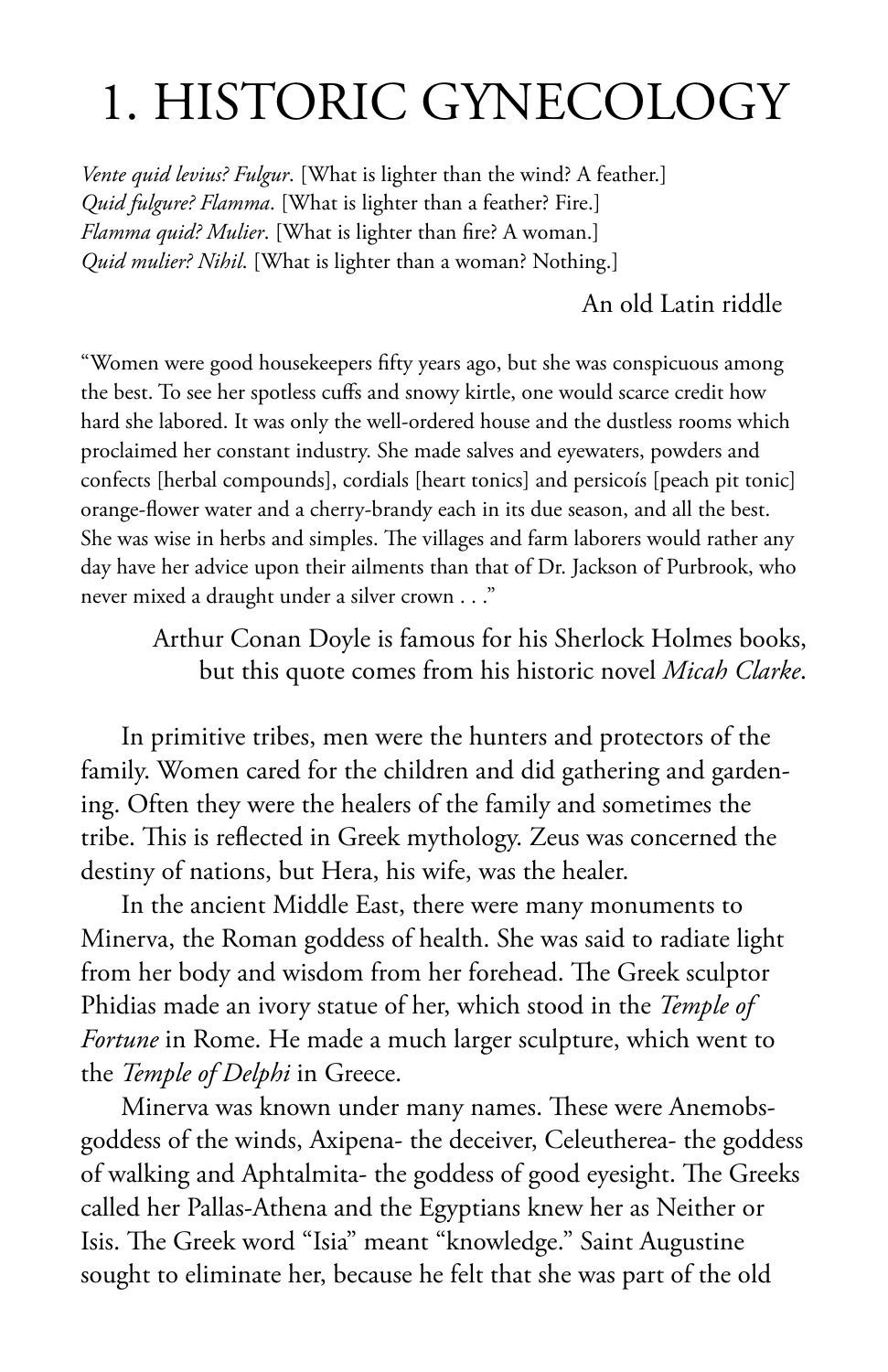moon-worshipping cult. Christianity didn't eradicate the healing goddess, they simply substituted the Virgin Mary. The healing which was once done in dream temples, shifted to the churches and monasteries.

Four thousand years ago a sick person might come to an Egyptian temple dedicated to Isis. He or she would bring a white gift and a priestess accompanied the patient to a statue of Isis in the temple. The patient might say: "Isis, wonderful goddess, please heal me. I have been attacked by demons, and now my back hurts." The priestess would speak for Isis, and perhaps recommend an herbal remedy.

On the walls of the tomb of Rameses III near Tutankhamen's tomb is a picture of a father taking his son to Isis to be healed. Isis turns her head away and raises her left hand, which is a sign that the child will die. On another wall is a picture of Isis giving a necklace to a girl having a hard time with teething. She holds the child's hand and looks into the child's sore mouth sympathetically.

The temple of Isis Medica was a training school for healers at Menouthis, Egypt, which is near present day Alexandria. The feast of Isis was celebrated from October 28 to November 1. There was an Iseum at Pompei and in many other major cities. The school was destroyed by the early Christians.

There were three herbs which are identified with Isis. Vervain *Verbena officinalis* was a holy herb used for cleansing temples and purification ceremonies. It was once used frequently in the ancient world, but it is virtually forgotten today. A statue of the Roman goddess Diana found at Nemi, Italy, is embroidered with vervain.

Chamomile *Anthemis pseudocotula* was also sacred to Isis. It was used in malarial fevers, while were common in the Nile delta. It was also used to provoke menstruation. The black coral of the Red Sea was known as the hair of Isis, but it was not used in Medicine.

Myrrh was a costly imported tree gum, but it was mentioned several times in a temple to Isis on the island of Philae in the Nile. A hymn reads: "Oh Isis, giver of life who dwells in the pure island, take to yourself the myrrh which comes from Punt, the lotus fragrance, which issues from your body, that your heart may be glad through it." Another inscription reads: "Princess, great of praise, lady of charm, whose face enjoys the trickling of fresh myrrh."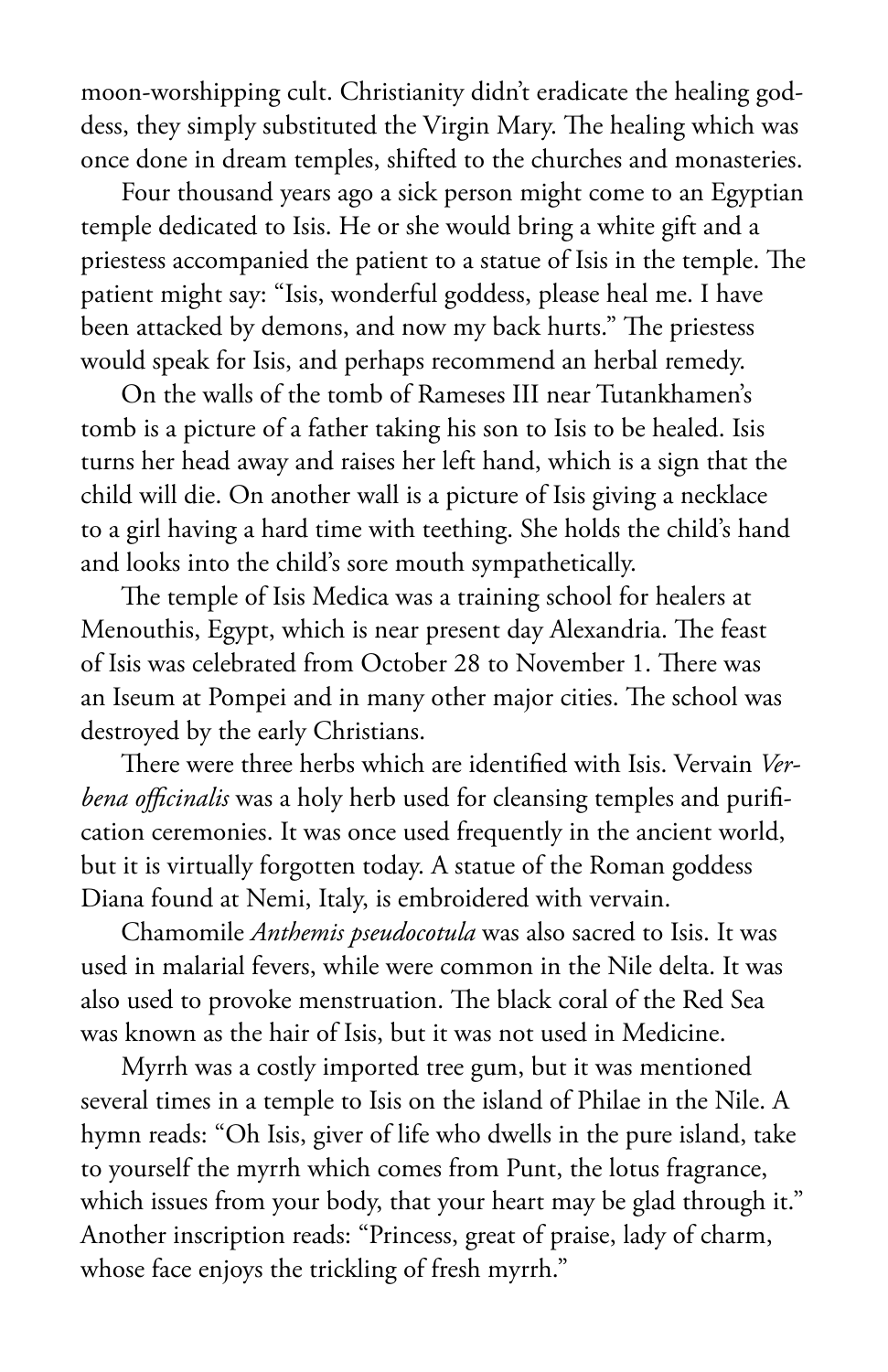Why were these herbs considered sacred? My guess is that the sun-like chamomile flowers were compared to the Egyptian sun god Ra. The weedy vervain decreases the frequently and severity of headaches when drunk as a tea. Myrrh was the preferred incense of the ancient world, but it is also a strong immune stimulant.

Isis is usually pictured wearing the lotus, which was a symbol of resurrection in Egypt. Sometimes she wears wheat or barley in her headdress—a symbol of prosperity and fertility.

The *Kahun Papyrus* was buried around -1900, at Medinet el Fayyum, to the south of Cairo, Egypt. It is badly fragmented, but it gives us an idea of gynecology 4,000 years ago. It is written in a mix of red and black ink. One prescription goes like this: "Instruction for a woman suffering in her pubic region and vagina. [in red ink] You should tell her that it is swollen as a result of giving birth. [In black ink] You should prescribe new oil poured into her vagina."

The Hebrews borrowed many of their medical terms from the Egyptian language. Their gynecology developed even less, probably due to religious prohibitions. A Jewish woman had to be examined by midwives who reported their observations to a doctor or Rabbi, who then made the diagnosis. The priests knew about the anatomy of sacrificial animals at the temples, but they knew almost nothing about human anatomy. They attributed great herbals to Noah and King Solomon, but they were long lost. Some Hebrew medical lore found its way into the Talmud.

The Hebrews divided the woman's period into three categories: menstruation, menstruation with pre-menstrual syndrome, and irregular menstruation. They had no particular interest in treating menstrual disorders; they wanted to know when women were ritually clean or unclean. This was due to a stringent religious sexual code. A woman was considered unclean until she took a ritual baptism seven days after the end of the menstrual period.

The first writing of the world was developed along the Euphrates and Tigris rivers. Gula meaning "great one," was the healing goddess of ancient Babylon. She had temples in Sin, Emma, Babylon and Boris. She was also called Ninisina, Ninkarrak, Bau and Nintinugga. An Assyrian text reads: "She listens to the supplication of the people,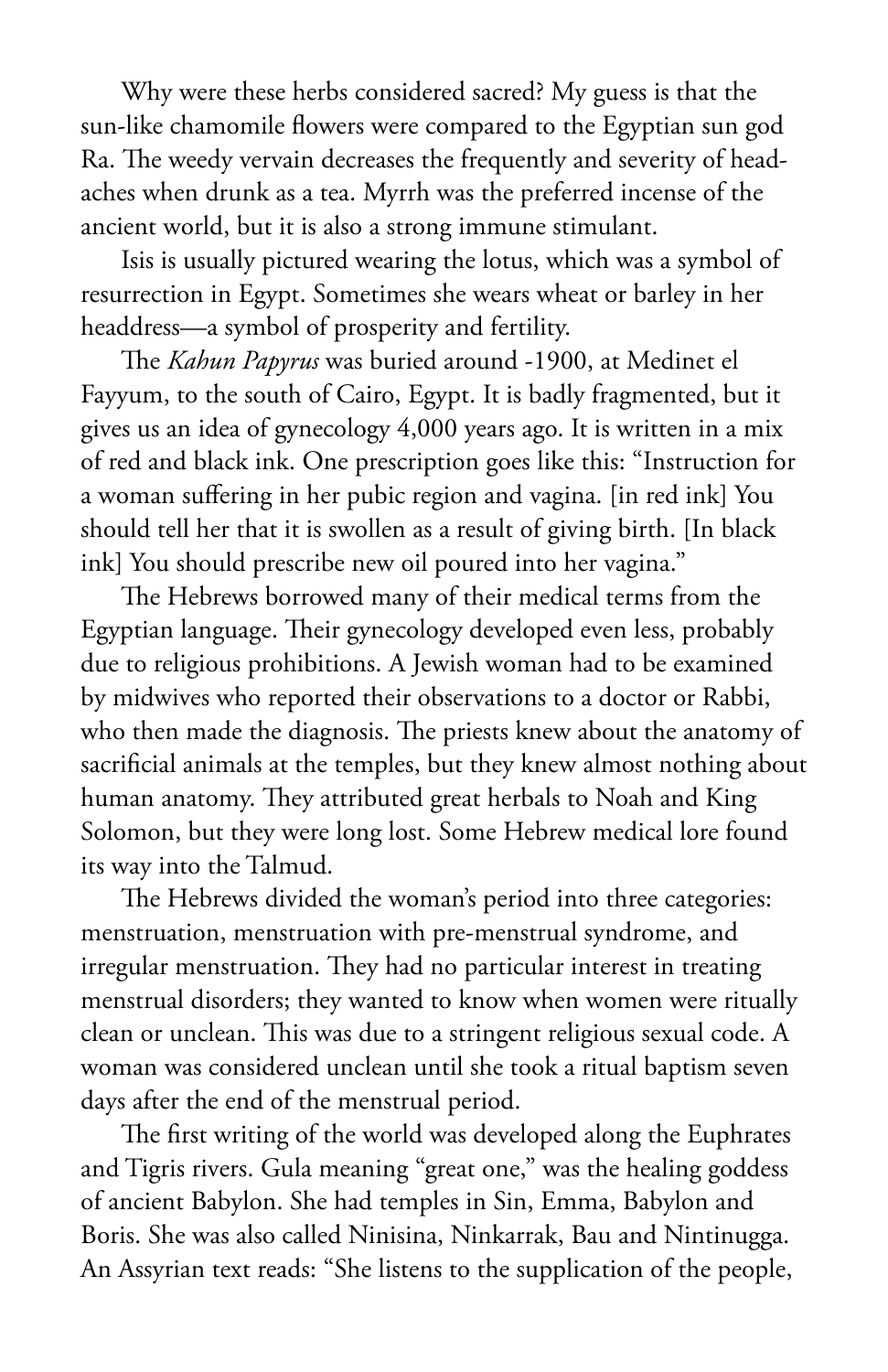she provides health; she provides the soothing incantation, the incantation of health. She will untie the bond of trouble, the lingering sickness. She is wise the diviner, the exorcist, the one who finds out everything." The great scholar Wallace Budge deciphered the names of some of the herbs used by the Babylonians.

The Ayurvedic system of gynecology developed 3,000 years ago in India. The doctors divided diseases into vata- wind disorders, pittabile disorders, and kapha- phlegm diseases. Wind diseases included dysmenorrhea (painful menstruation) and amenorrhea (lack of menstruation). Bile diseases included leucorrhea (vaginal infection), miscarriage and menorrhagia (excess or prolonged menstruation). Phlegm disease included itching, growths and cancer. Each medicinal herb was put into a category and used to neutralize the illness.

The historic tradition of Greece began with the Trojan War, which Homer made famous in the *Iliad* and *Odyssey*. The beautiful Helen of Troy studied medicine in Egypt under Polydamna, where she learned the art of poisoning. When the war ended, Helen added an herb to the wine which deadened pain, and brought forgetfulness to the survivors of the Trojan War. Homer mentions Agamede who: "Understood as many herbs as the wide earth nourishes."

Queen Artemisia of Caria named the herbs cyclamen, gentian and lysimachia from the kings of Arcadia, Thrace and Ilium. When her husband Mausolus died in -355, his great tomb gave us the word "mausoleum." The herb artemesia was named after the queen, and varieties were used to prevent abortion or cause it. It was used in dysmenorrhea, amenorrhea and menorrhagia.

Artemesia became the sacred herb of the goddess Diana. The sanctuary at the healing springs at Nemi was dedicated to Diana. Her festival was held there on August  $13<sup>th</sup>$ . Saint Paul had an encounter with her at Ephesus, when his preaching stirred up an angry crowd, who depended on her pilgrims for business. For two hours they shouted: "Great is Diana of the Ephesians."

Lympias the Theban was a famous Greek doctor, who wrote a woman's medical book, which was lost when fire burned the Library of Augustus. Her material was borrowed by Pliny, Galen and Soranus. There was another gynecologist of the second century before Christ.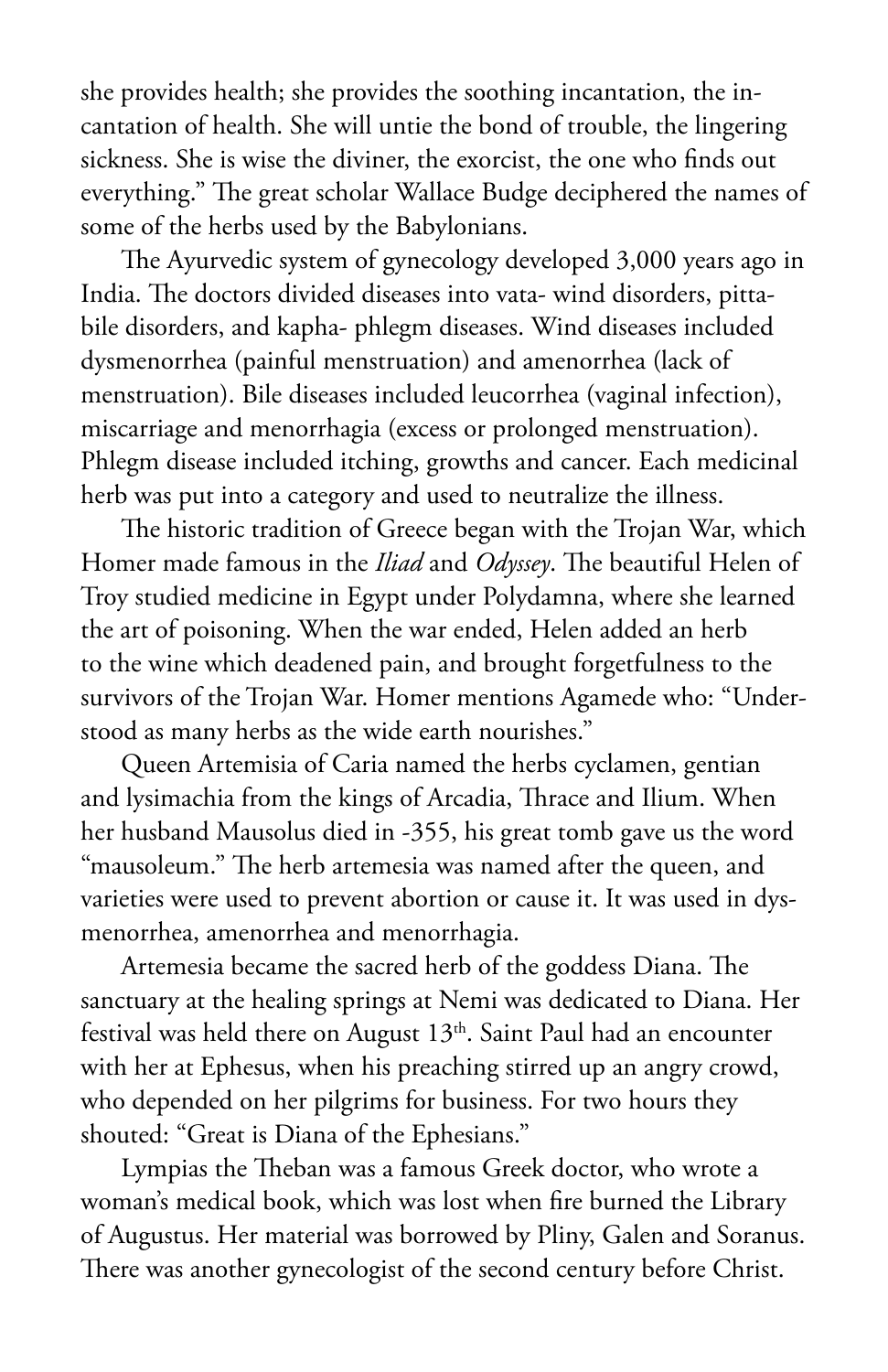This Cleopatra was not the Egyptian queen, but a well known gynecologist. She wrote on woman's medicines and cosmetics. Fragments of her lost books exist in other manuscripts.

Fifty years after the time of Christ, Dioscorides wrote the first complete herbal. Among the gynecological conditions mentioned are swellings, growths, catarrh or flow disorders, ulcerations of the uterus, inflammation of the genitals, ulcers of the vulva, prolapsed or dropped uterus, leucorrhea, sterility, frigidity and menorrhagia. He prescribed decoctions (herbs boiled in water) and infusions (herbs soaked in hot water). He described poultices, which were generally hot wet packs of herbs applied to painful areas. He mentions nearly 150 plants used as emmenagogues, which bring on menstruation. He lists five herbs used to influence the sex of the unborn child.

After the fall of the Roman Empire in +432, medicine became the domain of individual healers, who were often women. The two great epics of Germany were *Gudrun* and *Nibelungenlied*. In *Gudrun*, the wise woman teaches the mighty warier Wate the art of healing with roots and herbs. In *Tristram and Isolde*, Isolde has a chest of poisons and medicines and knows how to use them. Chaucer describes women in the *Canterbury Tales* who raise herbs and care for the sick.

There are several stories of the divine woman healer. One of the stories of King Arthur's court tells how the king is dying of his wounds. He tells his knights that he will go to Avalon and have his wounds treated by Argante. Even as he speaks, a small boat with two richly adorned women arrives for him. In the Scandinavian countries, Frigga, wife of Odin, lives in the palace of Fensalir. She surrounds herself with a group of divine women. Eira is the one who deals in magic and healing herbs.

In the twelfth century the German spiritual leader Saint Hildegard wrote books on her visions and medicine. In visionary experiences, she received the light and heard the voice of God. People still use her medicines today.

Jacoba Felicie was another great healer of the pre-renaissance era. In +1322, she was tried before the Court of Justice in Paris for practicing medicine without a license. Witnesses spoke of her as a wise compassionate healer, who healed them after the regular doctors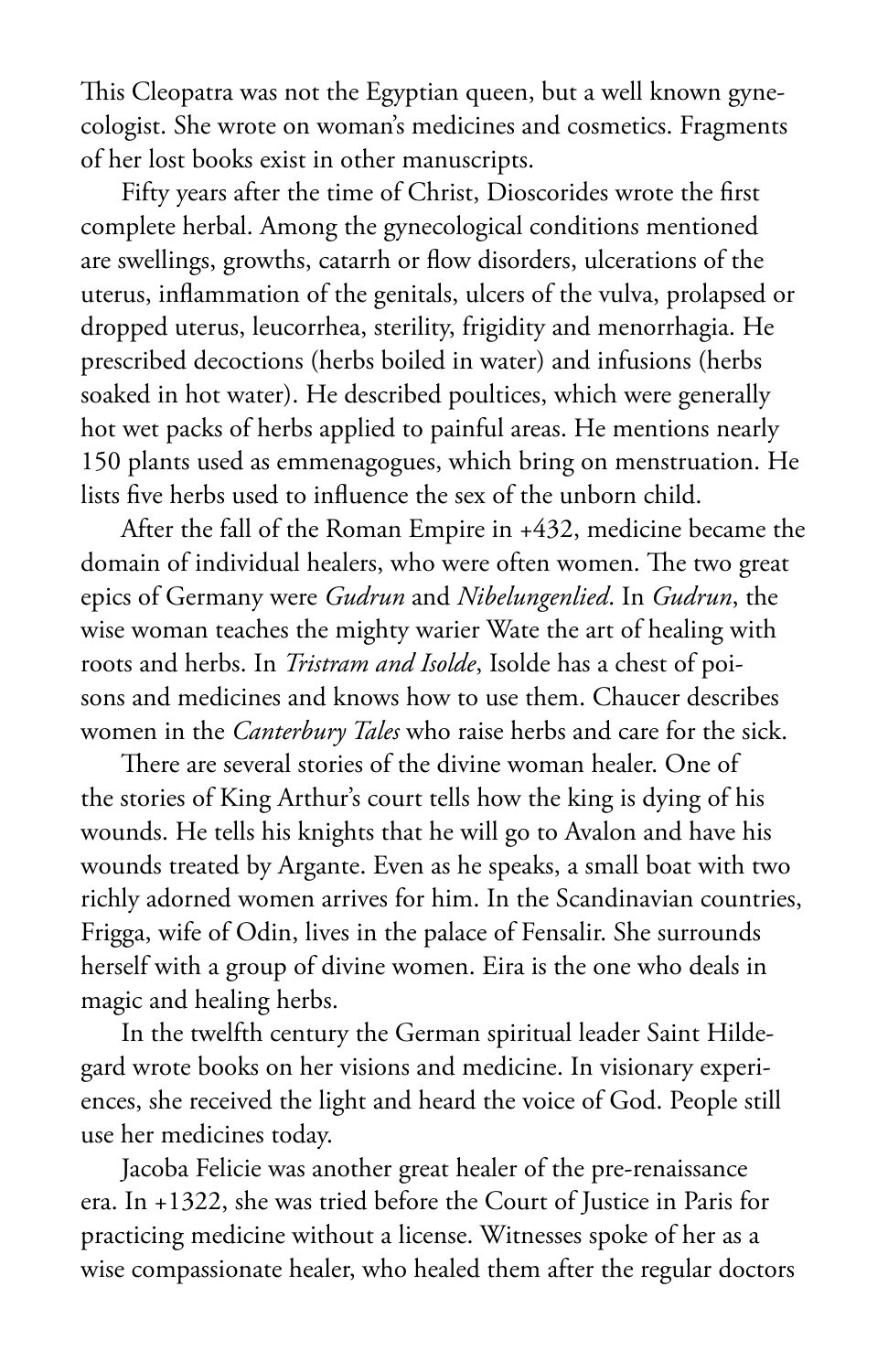failed. She was fined for the illegal practice of medicine.

During the dark ages, the art of healing shifted to men, and women who healed were suspected of being witches. In +1475 Jean Vincent wrote that those who used herbs for healing did so through a pact with the devil. Around 1590 Gilly Duncan was suspected of witchcraft because she was curing "all such as were troubled or grieved with any kind of sickness or infirmity." The *Malleus Malefirarum* [Hammer of Witches] was published in +1486, and it meant difficult times for women who stood apart. The author believed that most witches were women, who had been tempted by Satan.

The chief treatment of the ancient gynecologists were wool tampons dipped in oils or honey for treating infections. They treated excess menstrual bleeding with astringents. They used treated tampons to cause menstruation or sterility. There is little knowledge of anatomy and poor descriptions of the symptoms. The doctors had a great deal of dietary theory and advice for every problem. But they didn't test their advice and the ideas were just speculation.

The first medical journals appearing in the eighteenth century marked a new beginning for knowledge. If a doctor's advice didn't work, he would expect somebody else to challenge the advice. The pages of these old journals contain the landmarks of modern gynecology. These are the hysterectomy in 1853, radium treatment in 1898, and the isolation of estrogens in 1924. Hidden in the millions of pages are observations on alternative medicine of great value. Operations and drug therapy received the attention of mainstream medicine, but thousands of observations were made on herbs and alternative healing.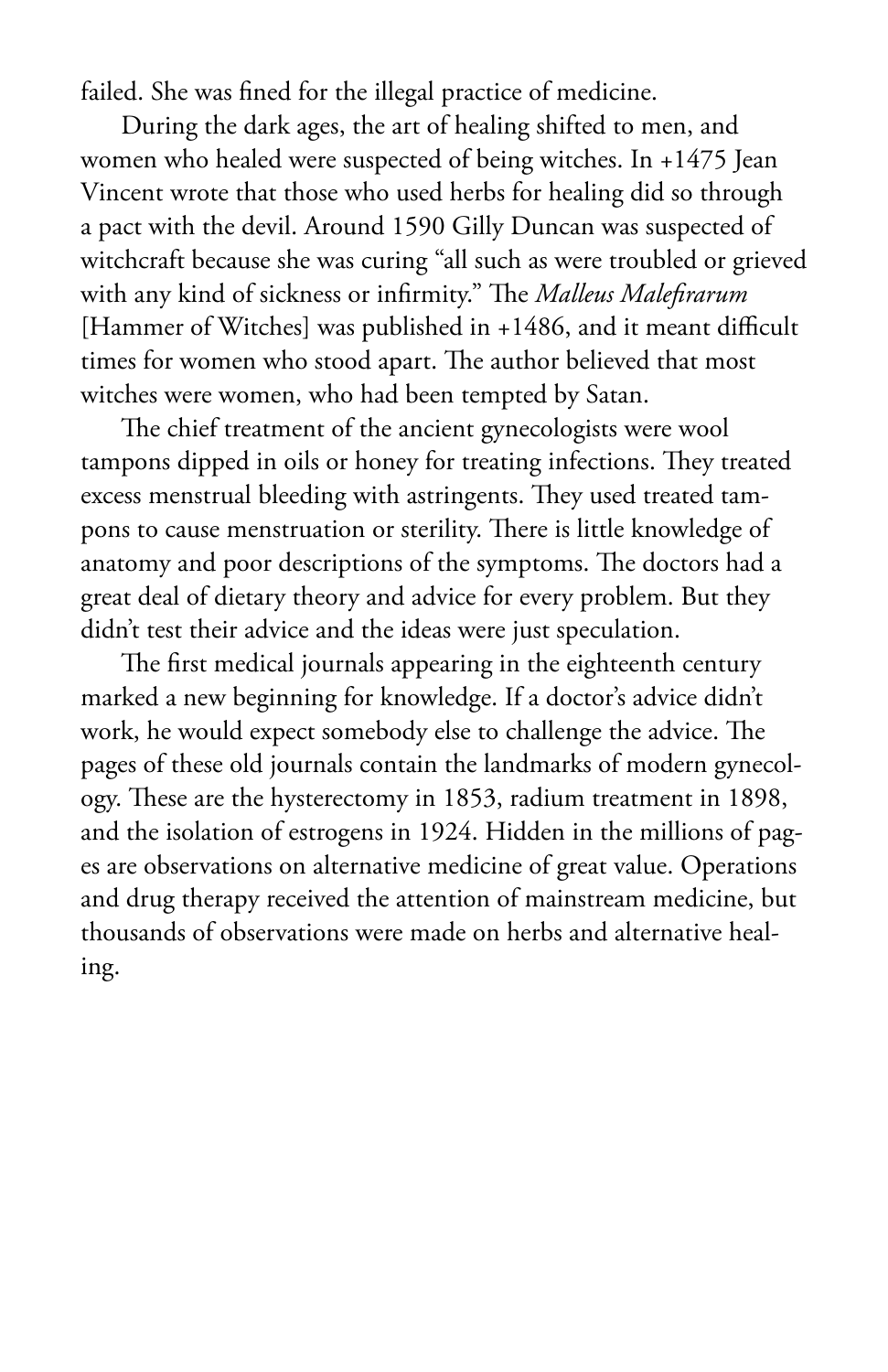### 2. ANOREXIA NERVOSA

"Those I put down here have been of great use to me, they have never been unavailable, and can be made everywhere. As I have already said, what is good in this treatise, is that the remedies can be made even when the sick do not have a drugstore nearby. I beg you to use them and you shall be cured with God's favor, even if the ailments appear incurable."

> Agustin Farfan wrote the *Tractado Breve de Medicina* describing indigenous Mexican medicine in +1580.

Karen Carpenter had everything to live for. Known for her beautiful melodic songs, she was attractive, successful and popular. Weeks before her death, a picture disclosed a woman who was less than half her normal weight. She was hospitalized for anorexia nervosa, but her health was so bad that she didn't survive. To those who loved her music, and followed her popular career, her death was an unexplained mystery.

Fasting is done in many societies to lose weight, for better health, or as a religious observance. It is often done to mourn the death of a loved one. The Egyptians fasted before going to the temples, and the American Indians fasted to bring about visions. Mohammed asked those who broke their vows to fast for three days.

There is a curious syndrome known as "holy anorexia," occurring many times in religious literature. Saint Catherine of Siena, Saint Rose of Lima and Saint Collete are among those who existed on minute amounts of food. The faithful knew them as great saints, but doctors think they were really suffering from anorexia nervosa.

In 1689 the English doctor Richard Morton invented the term anorexia, meaning self-starvation. He described the gradual wasting away of the body in the book *Phthisiologia; Seu Exercitationes de Phthisis*. He attributed it to "the destruction of the tones of the nerves." This was caused by the passions of the mind, unwise drinking and unwholesome air. His remedies were the Balm of Gilead and a powder made from the roots of the wake-robin *Arum maculatum*.

Morton described an 18-year-old girl whose appetite failed. Now she became a skeleton clad with skin. He treated her with vomiting,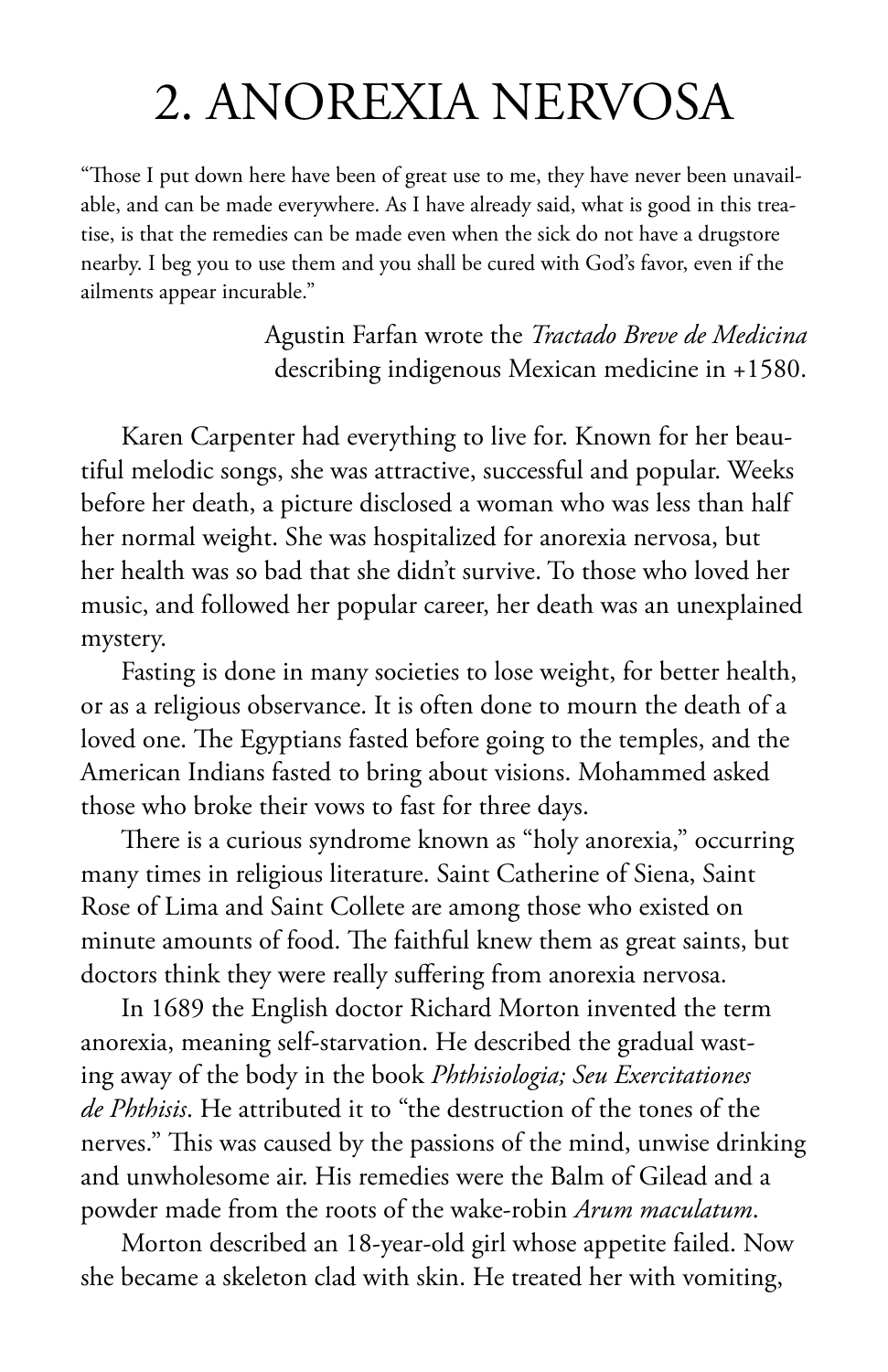iron, tincture of castor, ammonium salts, mineral waters and bitters. She began to get better, then she relapsed and died.

The second case was the son of a minister, who had no signs of illness. He attributed his anorexia to the passions of the mind and studying too hard. He had no benefit from Morton's treatment and he was advised to go to the country and drink fresh milk. He recovered his health by doing this.

In 1868 William Gull rediscovered anorexia nervosa. He found several people starving themselves to death for no apparent reason. He noted that the physical signs were lack of menstruation, a slow pulse and low body temperature. Although the patients were thin, they showed extraordinary energy. The disorder was divided into primary anorexia, in which children eat little and were exceptionally thin. Secondary anorexia or anorexia nervosa is the complete failure of desire for food.

In 1907 Joseph Dejerine provided a graphic description: "It sometimes happens that a physician has patients, and they are more apt to be women, whose appearance is truly shocking. Their eyes are brilliant. Their cheeks are hollow and their cheekbones seem to protrude through the skin. Their withered breasts hang from the walls of the chest. Every rib stands out. Their shoulder blades appear to be loosened form their frame. Every vertebra shows through the skin. The abdominal wall sinks in below the floating ribs and forms a hollow like a basin."

Anorexia nervosa is rare among men; it is almost completely a woman's disorder. It generally occurs between the age of fourteen to twenty-five years of age and seems to be confined to Western Europe and North America. In about a third of the cases, there is psychological trauma connected with it. These can involve conflict with parents, divorce, or the death of a loved one. It may start with being teased about being overweight. The victim begins to diet and never stops. Generally, the person is not mentally abnormal in any way.

Anorexia nervosa can be caused by a disordered digestion. Perhaps the person gets an upset stomach after eating and this creates a psychological condition; "If I eat I'll feel bad, so I'm not eating, so I can continue to feel normal." Something may be wrong with diet or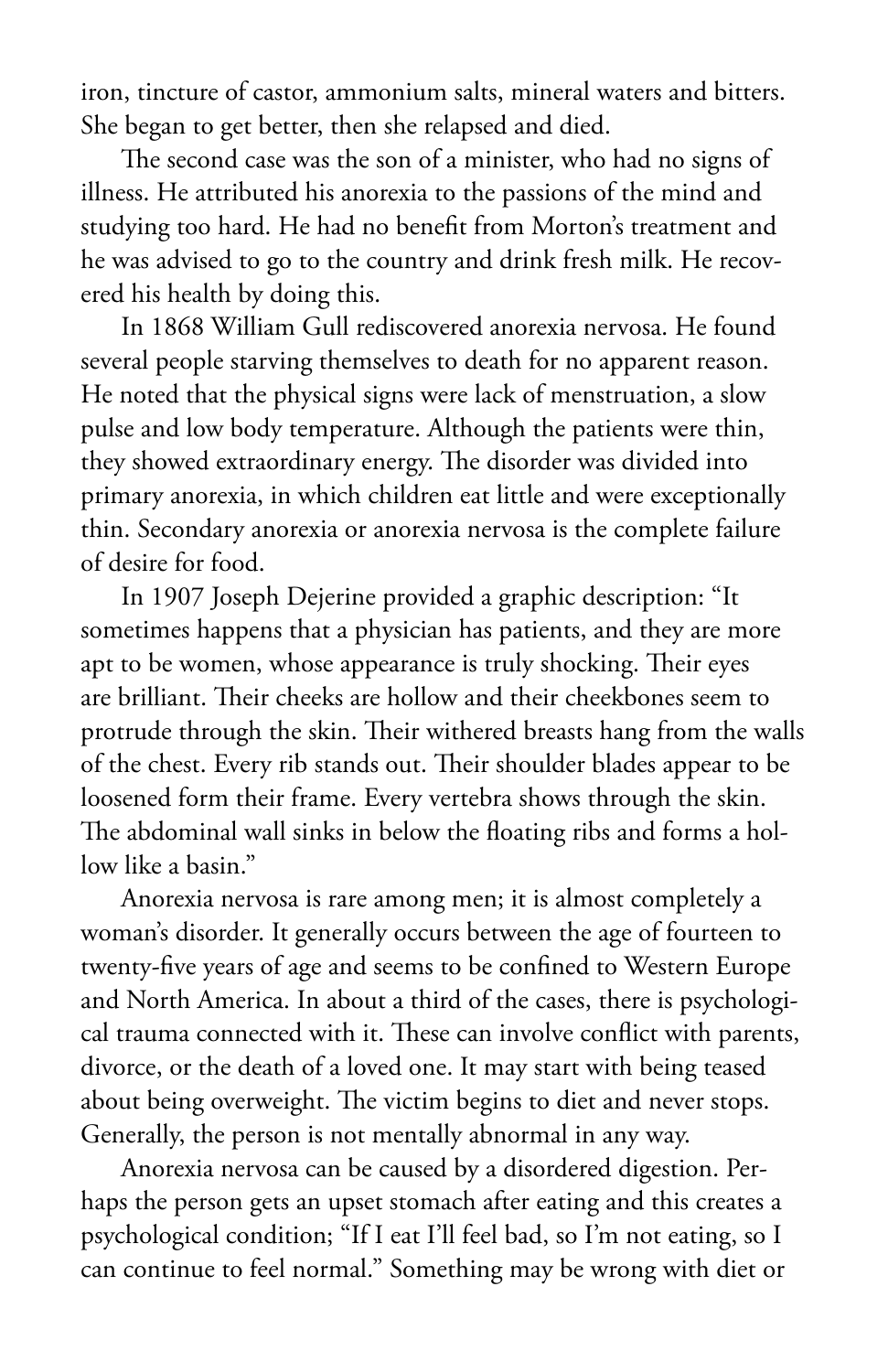digestive system, for in about a quarter of the cases the condition was preceded by constipation or diarrhea.

The early nutritionists began to study yeast, for they found that yeast produced vitamins. In 1934 a study on the value of yeast was printed. Yeast often cured constipation, and women who felt tired and weary were said to greatly benefit from yeast. Of the 24 women with little appetite, 21 reported a major improvement in appetite.

Why do we get hungry and want food? Hunger is a product of a fall in blood sugar combined with an increase in saliva and muscular movements of the stomach walls. Pleasant smells and tastes and appetizing foods increase this desire. A well-known tool for increasing the appetite is the drinking of bitters. These are small portions of bitter herbs, such as quinine, gentian, wormwood or centaury, to stimulate the appetite.

Insulin increases the burning of sugars, and by consequence, it should reduce weight. When non-diabetic patients were given insulin, they gained weight. The additional insulin produced the hunger sensation. It lowered blood sugar, which triggered the gastric and biliary secretion, making people want to eat.

A test was done in Brazil on thirty healthy people, who complained about being underweight and had no appetite. Small amounts of insulin were injected once a day. Nearly all of the patients developed a healthy appetite. The test produced an average weight gain of nine pounds in a month. When the insulin was secretly switched to a salt solution, to test the effect, patients complained about their sudden lack of appetite.

The Russian physiologist Ivan Pavlov experimented with conditioned reflexes. By ringing a bell he could induce salivation in dogs, after the dogs had associated the bell with food.

Russian doctors asked themselves: how do we make anorexic children salivate? The herb jaborandi *Pilocarpus microphyllus* or *P. trachylophus* contain the alkaloid pilocarpine. The alkaloid is a strong stimulant of saliva and sweat. It became a popular tonic around 1880, but it was forgotten in 25 years.

The doctors treated 42 anorexic children with pilocarpine. Within a week 39 of them were eating heartily again. With another week of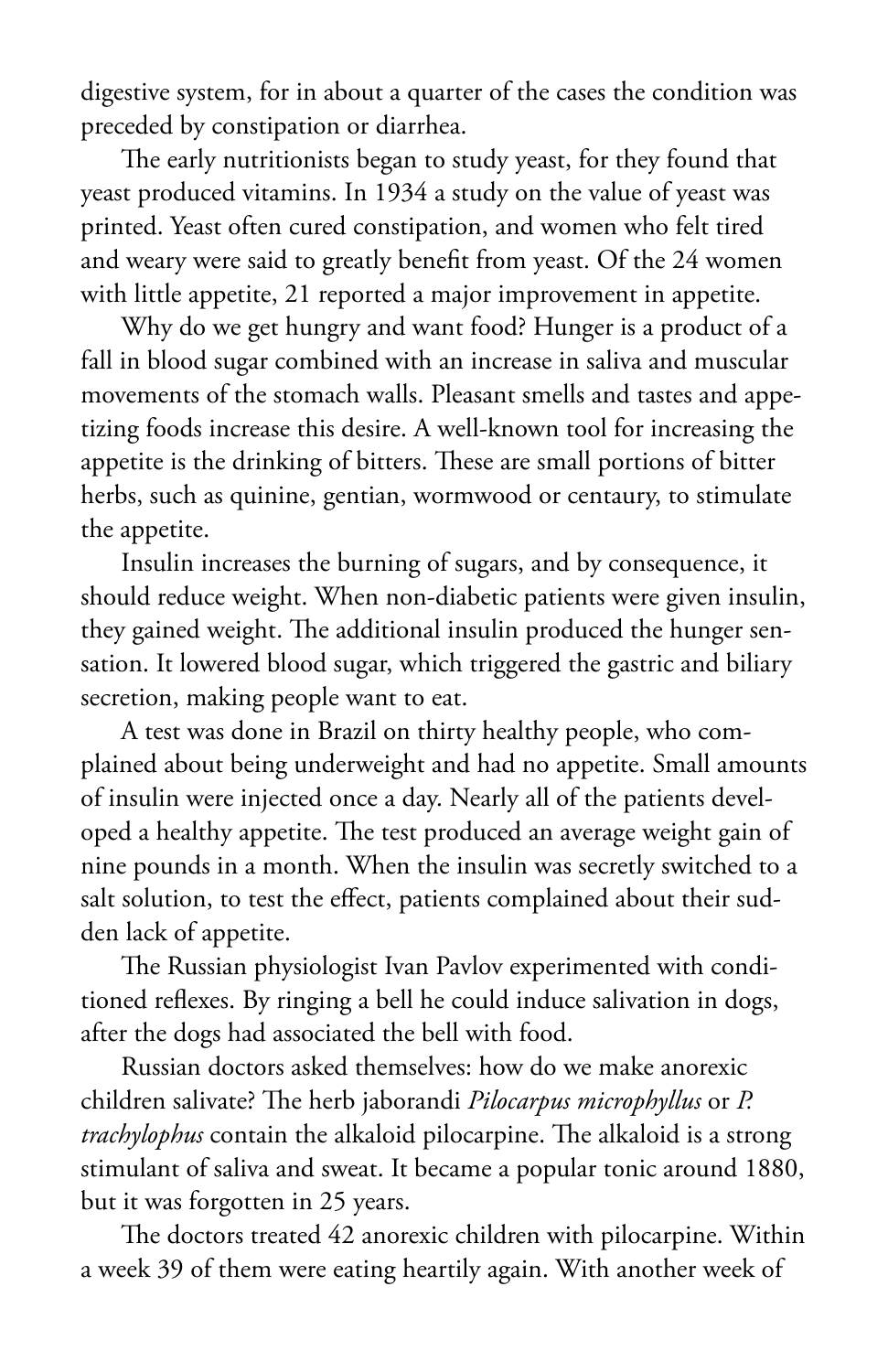treatment, all of the children were eating normally.

Alfalfa was a highly important crop associated with the breeding of superior horses. The earliest reference to alfalfa is found in the Greek play *The Knights* by Aristophanes in -424. The line read: "The horses ate the crabs of Corinth as a substitute for the medic [alfalfa]."

In 1915 Doctor Alexander Blackwood announced that alfalfa *Medicago sativa* had proved to be a useful remedy in kidney disease and a good diuretic. He noted that a tincture of alfalfa has a strong effect on the appetite. Ten drops of alfalfa tincture taken three times a day produced a great craving for food even between meals. This was true for both humans and guinea pigs. It also changed the stools from hard lumps to softer stools.

The tonic herbs which stimulate the pancreas may be of great help in anorexia nervosa. The active herbs are teas of water horehound *Lycopus virginicus*, the young leaves of *Phyllanthus sellowianus* and the leaves of *Bougainvillea spectabilis*. The herbs known to reduce blood sugar are kidney bean pods *Phaseolus vulgaris*, blueberry leaves *Vaccinium angustifolium* and the berries of the staghorn sumac *Rhus typhina* = *R. hirta*.

A group of children in an institution had anorexia and didn't care to eat. Many children had nausea, which indicates an internal disorder. When a mixture of garlic, cypress *Cupressus sempervirens* and eucalyptus was given to the children, it produced a marked increase in appetite and weight gain. Anorexia in children doesn't usually lead to anorexia nervosa.

The enzymes of the liver cleanse the blood by breaking down foreign materials, so the kidneys can excrete them. The capillaries in the intestinal walls absorb nutrients in the foods we eat. This blood passes directly to the liver before circulating through the body. When dogs were given the liver damaging chemical sulfapyridine, their food consumption was cut 58%. They had little desire to eat until raw liver was added to their diet. This restored their appetite to normal.

Do liver damage and the resulting inability to cleanse the blood cause anorexia nervosa? A liver stimulating herbal mixture from India was tested on anorexia patients. After taking the herbal compound 80% of the patients began to eat normally.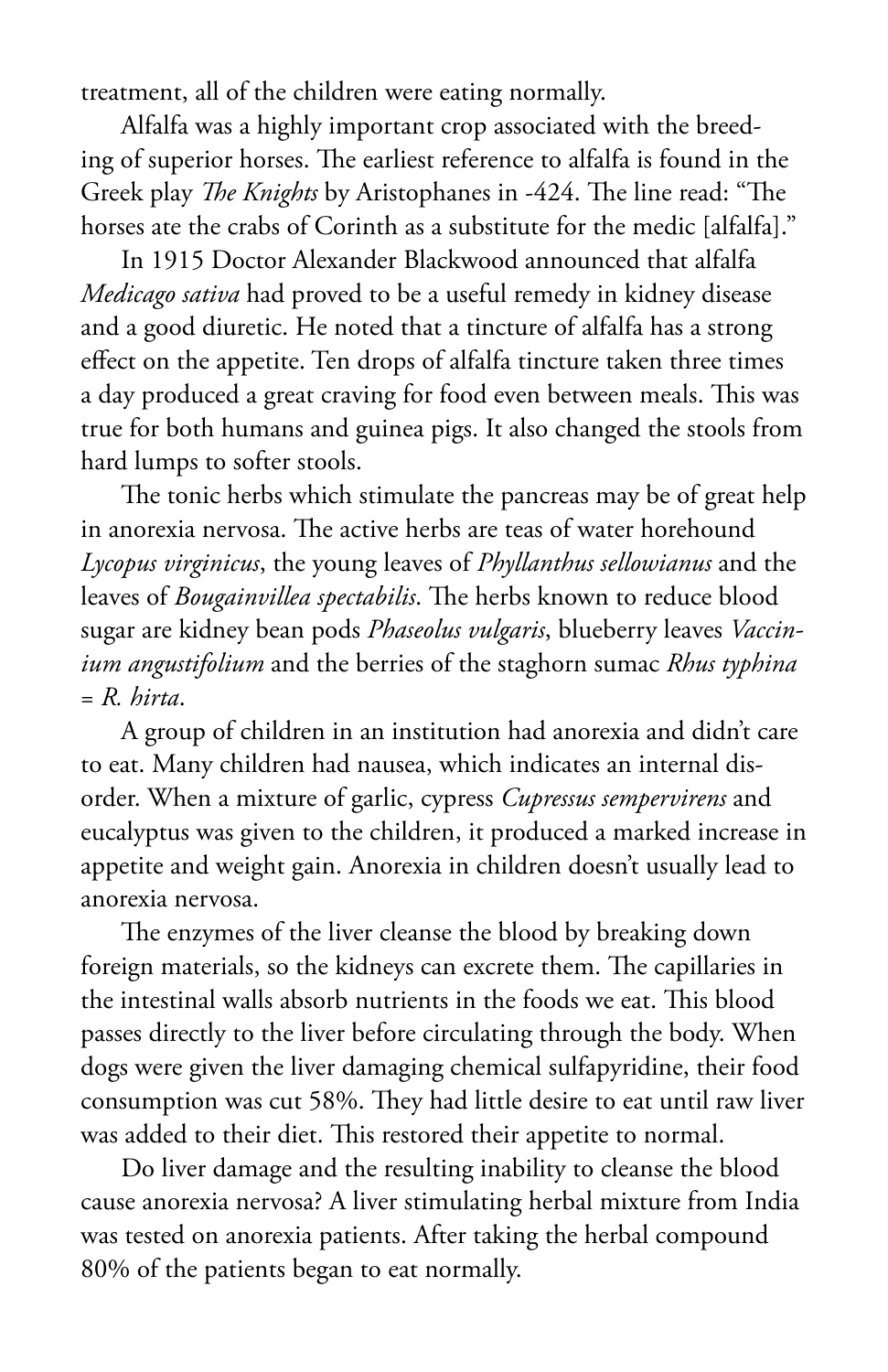There are several liver stimulants which deserve attention. The bitter leaves of the artichoke *Cynara scolymus* have long been used in Italian folk medicine for liver conditions. The active principle has been synthesized and is widely used in Italy. The purple-flowered milk thistle *Silybum marianum* is another strong liver tonic. If you should accidentally eat toxic mushrooms in Europe, a preparation of this herb is used to protect the liver from damage, if it is given in time.

In 1937 the French doctor Henry Leclerc treated a woman who had simply stopped eating due to worry and nervousness. Everyone thought that she had TB because she was so thin and pale. Leclerc gave her sixty drops of the alcoholic extract of the milk thistle and tansy mixed together. In a short time she was eating normally.

The amino acids which stimulate the liver may also aid in anorexia. When laboratory rats were given only milk protein, they suffered from liver damage. When given methionine or cysteine the liver returned to normal. Both cysteine and methionine are used to treat enlarged liver resulting from alcoholism. These amino acids are vital to the enzyme function of the liver enzymes.

When there is a deficiency of either cysteine or methionine, rats lose their appetite. Cysteine supplements to deprived rats will not cure appetite loss, but will stop liver damage. When the diet is supplemented with methionine, the appetite returns to normal and rats soon became normal in appearance.

Essential mineral lack may be another cause of anorexia nervosa. A depressed girl was sent to a psychiatrist for several months, but her weight continued to fall until it was only 69 pounds. It was found that the girl could not taste a solution of zinc sulfate, which is unpleasant. The girl was given a supplement of 66 mgs. of zinc sulfate before meals. In two weeks her appetite and feeling improved and she no longer wept under stress. Four months later her weight rose to 98 pounds and the zinc supplement was discontinued. Ten months later she began to lose weight and become depressed. When zinc was taken again, her weight and cheerfulness returned.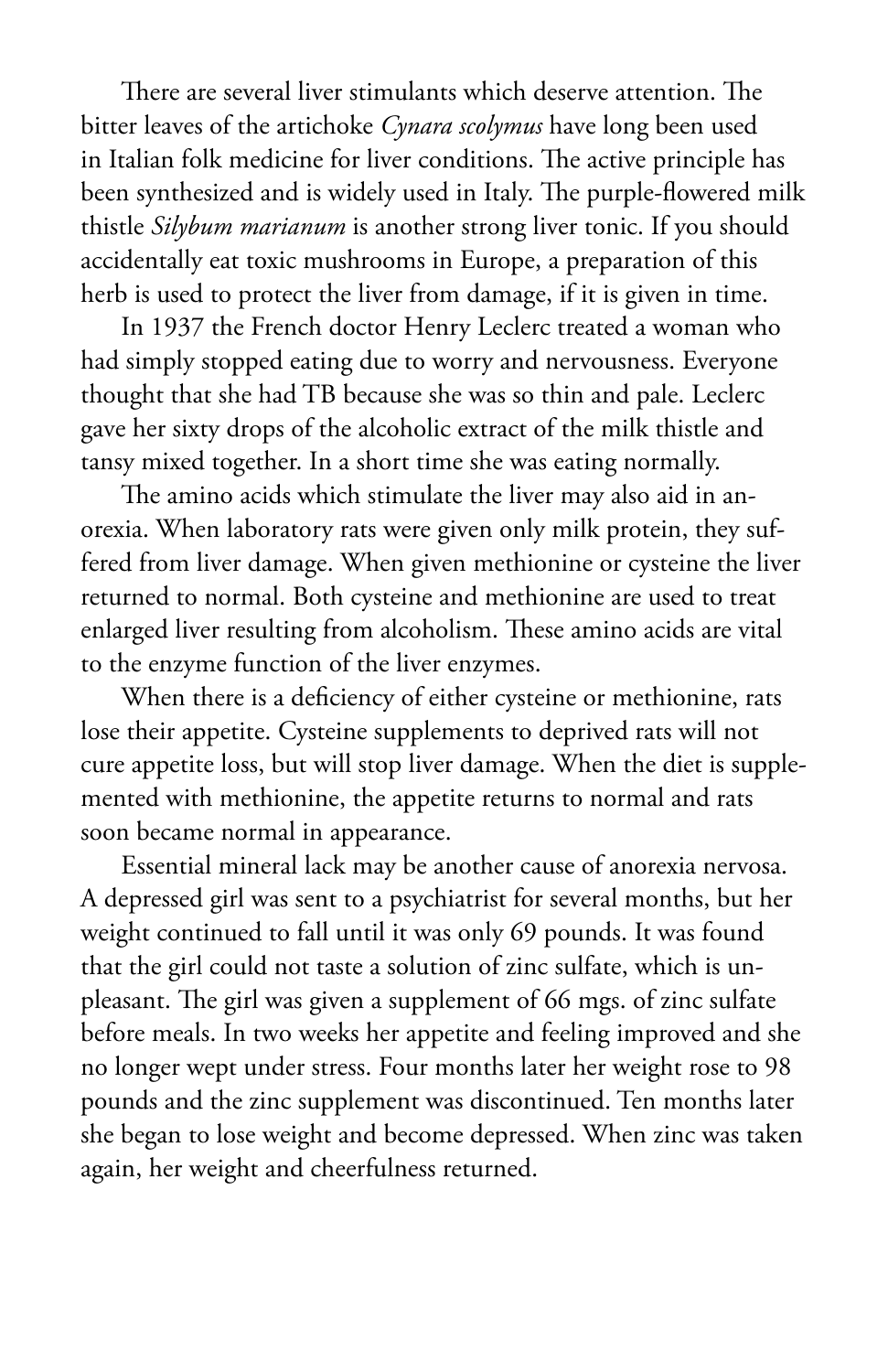### 9. BREAST CANCER

"I know a cancer of breast is often thought incurable, yet we have here in town a kind of shell made of some wood, cut at the proper time by some men of great skill, which has done wonders in that disease among us, being worn for some time on the breast. I am not apt to be superstitiously fond of believing such things, but the instances are so well attended as to convince the most incredulous."

> From a letter of Benjamin Franklin to his sister in 1731 The wood might have been sycamore *Platanus occidentalis*, which was believed to soften tumors in early New England.

"So home to my office late, and then to supper and to bed. My wife tells me that she hears that my poor Aunt James hath had her breast cut off her in town, her breast having long been out of order."

May 5, 1665; the *Diary* of Samuel Pepys

The Dutch painter Rembrandt Harmenszoon van Rijn (1606– 1699) is known as one of the greatest of the old Dutch masters. In 1654 he painted a portrait titled *Bathsheba at her Toilet* using Hendrickje Stoffeels as the model. The painting is based on the biblical story of King David. Influenced by a beautiful woman he saw bathing, King David arranged to have her husband killed in battle so he could marry the widow. The Bathsheba of Rembrandt's painting was painted and repainted. It shows skin discoloration and an "orange peel" marking on the left breast. Afterwards her health declined and she died seven years later.

History records that Leonides, a first century Greek physician who worked at the school at Alexandria, Egypt, was the first doctor to do breast surgery. He had the woman lie down, and made a surgical cut. He then used a hot iron to burn the tissues so the loss of blood would cease. He continued cutting and burning until the cancer was removed.

These old methods of surgery must have resulted in terrible suffering for the patient, for anesthesia was nonexistent. Doctors did this because it was the only thing they could do. The Arab surgeon Abulcasis who worked around +1150, wrote that operations were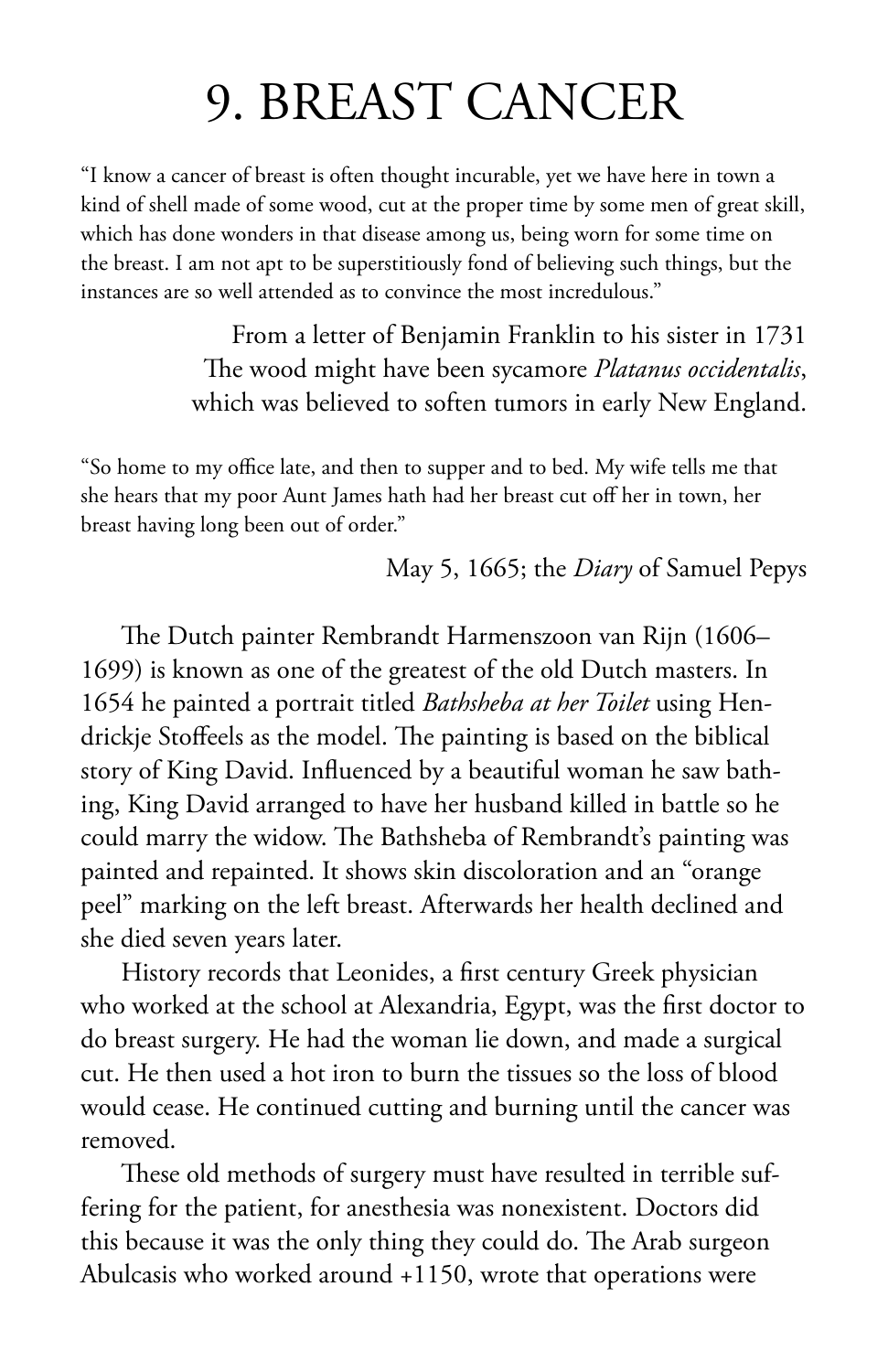sometimes successful for small breast tumors. He admitted: "When it is of long standing and large, you should leave it alone. For I myself have never been able to cure such, nor have I seen anyone else succeed before me."

Operations for breast cancer followed fashions in surgery, as the knowledge of human anatomy improved. In 1874, Dr. James Paget followed 139 patients and found that those who had no operation lived longer than those who had been operated on did. He proved what Hippocrates had written 2,000 years earlier. "It is better to give no treatment in cases of hidden cancer; treatment causes speedy death, but to omit treatment prolongs life."

Just two months after Wilhelm Roentgen discovered x-rays in 1895, a medical student at the University of Chicago irradiated a breast cancer patient. In 1897, a doctor reported that he cured two breast cancer cases with radiation. This resulted in a flood of reports of cures by radiation, and other means of therapy were ignored.

In 1936, scientists demonstrated that estrogens increased the rate of cancer in mice. This report stimulated a whole new school of medicine who believed that androgens (male hormones) were the opposite of estrogens. Hormones having the opposite properties could fight hormonally-induced cancer. This therapy produced even worse results than radiation, and it was given up around 1950.

In 1898, Paul Ehrlich coined the word chemotherapy. He believed that toxic chemical compounds could fight toxic diseases. Ehrlich is famous for his  $606<sup>th</sup>$  experiment in 1910 with arsenic compounds. He finally found a compound that could treat syphilis in rabbits, which he named "salvarsan," the "savior" of mankind. He believed that chemotherapy would solve the cancer problem, but he had little success.

There is considerable evidence that breast cancer is related to diet. Studies throughout the world range from a low of 3.7 deaths per 100,000 population to a high of 26.3 in the Netherlands. The United States has a death rate of 22 per 100,000 and this figure has held steady for years. It is known that Eskimo women almost never get breast cancer. The reason is believed to be the high consumption of fish oils in their diets.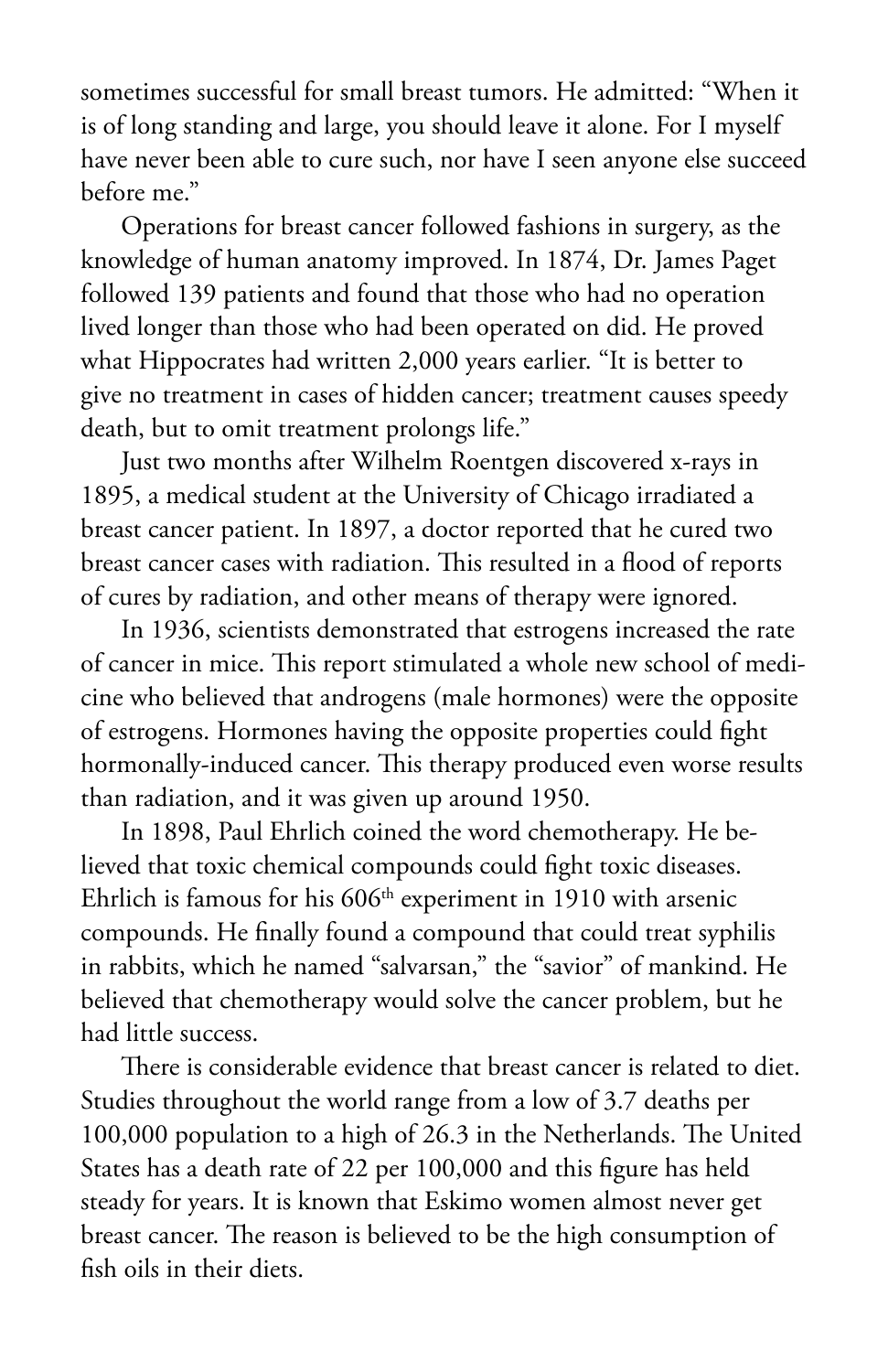It is known that breast cancer cells are inhibited by selenium supplements. At a level of one part per million, tumor growth is inhibited by 90%. Selenium is available in health food stores. It does not cure cancer by itself, but it may be a good preventive of cancer.

A search of the world's medical literature for herbal cancer formulas yields discouraging results. The old Chinese formulas have been studied, but reflect traditional women's formulas consisting of mixtures of herbs used in menstrual formulas. At least one of the herbs *Trichosanthes kirilowii* is now under active investigation. It is unlikely that any of the formulas had great value in fighting breast cancer.

Caldewaller Colden (1688–1776) was one of the great intellectual leaders of early America. He served as Lieutenant Governor of New York and wrote a history of the five Indian nations that influenced the making of the U.S. government. The Mohawk, Onondaga, Seneca, Oneida and Cayuga each elected a council of delegates called sachems. The sachems decided policy on each territory, and they met to form a grand council to discuss matters of common concern. They did not recognize a single supreme leader.

Colden was a member of the Turtle Society, and asked about their cancer cure. A paste of poke root *Phytolacca americana* became known as Colden's cancer cure. He collected a number of instances where it was used in skin and breast cancer.

The juice of the leaves, stalk and berries were squeezed out and the juice was allowed to thicken in a dish in the sun. It was applied morning and night, which resulted in pain. Colden collected as least four stories where it had been successful in curing cancer. In one example, Hanna Murray consulted surgeons who concluded that it was breast cancer of the worst sort. She applied the plaster several times a day, and twelve years later she was free of the disorder.

The poke root remedy is found many times in nineteenth century medical literature. The old doctors seemed to cure some cases of breast cancer, but the results weren't as good as they hoped. The herb caused quite a bit of pain, and it took a strong women to stand it.

In 1789, Elisha Hall wrote to Benjamin Rush, a well-known doctor and signer of the U.S. Constitution. Hall was treating George Washington's mother for breast cancer. Rush replied: "It is not in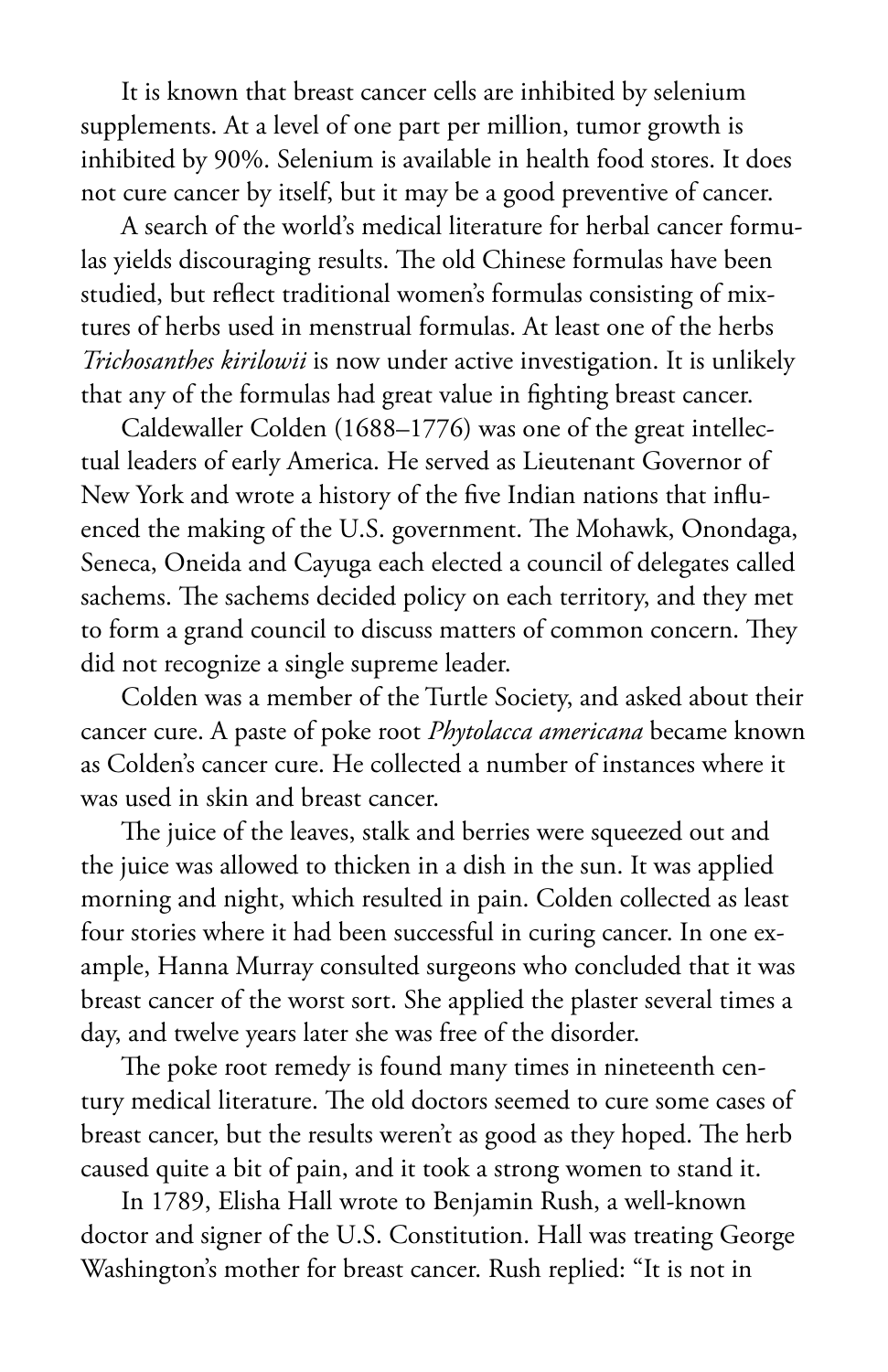my power to suggest a remedy for the cure of the disorder you have described in her breast. I know nothing of the root that you mention as found in Carolina and Georgia, but, from a variety of inquiries and experiments, I am disposed to believe that there does not exist in the vegetable kingdom an antidote to cancers."

Rush had once tested Hugh Martin's cancer formula and found that it was arsenic, good only for external cancer and dangerous to use. In this case he suggested a mixture of opium, camphor and red clover. He hoped this would enable her to live comfortably for many years. Mary Ball Washington died a month later at the age of 82.

On the island of Malta, women sued a poultice of *Hyoscyamus niger*, which may have killed the pain, but probably did little for curing it. Tinctures of quince seeds were also used for cancer, but no reports exist on the results. An Indian was said to have used a tincture of the root and branches of *Hypericum mutilum = H. crux-andreae* to cure a woman and child. The plant grows on pine timberland near Charleston, South Carolina. The Aztec herbal of +1552 contains a report of a successful use of crushed cedar [possibly a *Juniperus* species] leaves in breast cancer.

Studies have identified several seeds with ribosome inactivating proteins. The ribosomes are composed of proteins and RNA which generates the cancer cells. The fast growing cancer cells are stopped from growing by these proteins. The most active seeds are the soapwort *Saponaria officinalis* followed by the seeds of asparagus *Asparagus officinalis*. Studies show that a saline water extract of soapwort seeds inhibits 27 types of breast cancer in small quantities. No trials have been done with these extracts.

According to the herbal of Mathiolus, blessed thistle *Cnicus benedictus* may cure cancer. A woman with breast cancer cured it by washing the growth four times a day and sprinkling leaves over it.

In France, it was popular to apply poultices of *Sedum acre*. This herb is rich in alkaloids which are related to lobelia, and it may have activity. Napoleon was aware of this breast cancer remedy, because it was commonly used on the island of Corsica where he grew up. The plant is known as "pepper crop" because it has a peppery taste.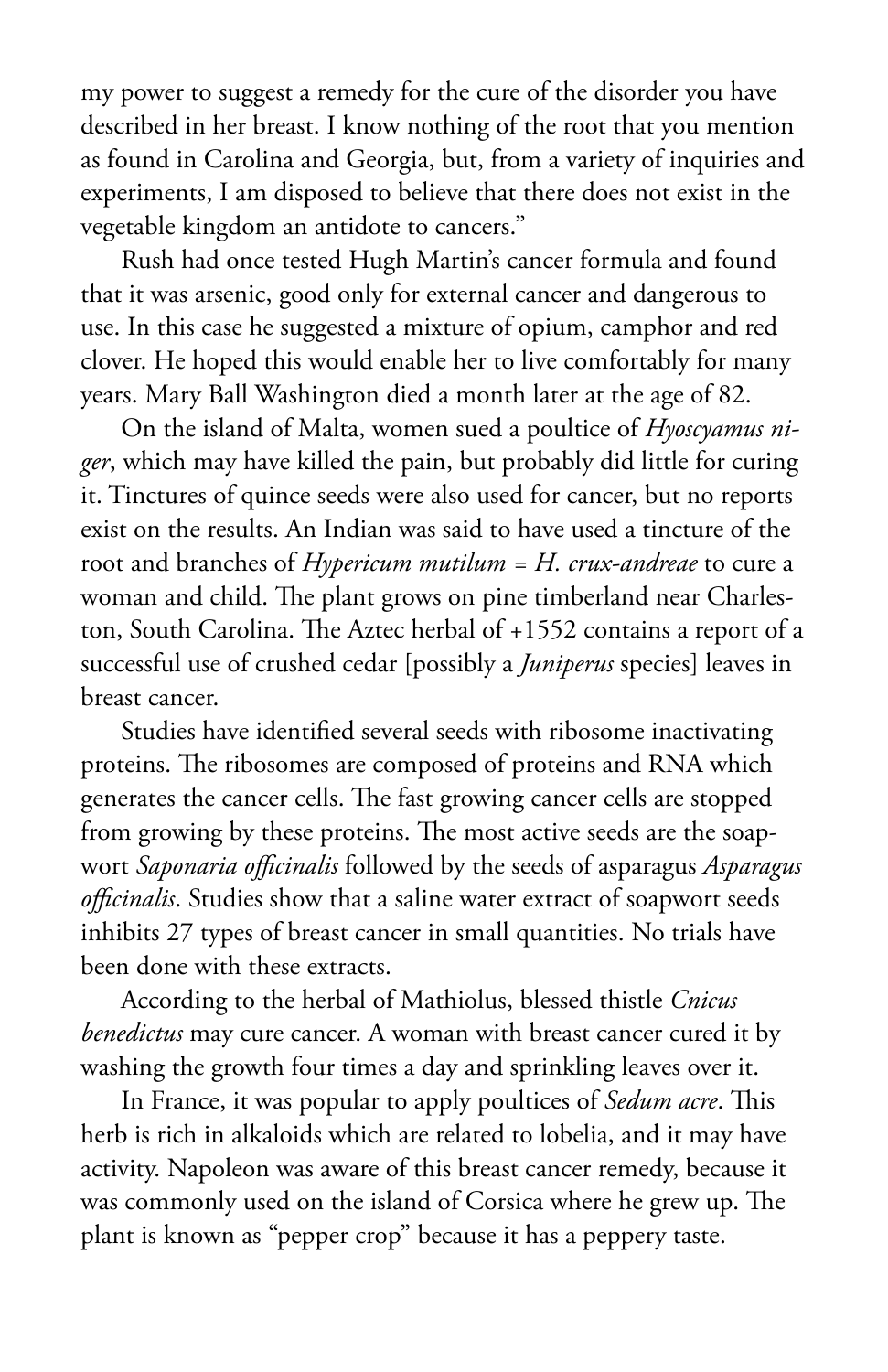The Lloyd brothers of Cleveland were the leaders of the Eclectic medical movement of the last century. They were pharmacists, and produced an herbal salve of eight herbs known as Liberadol. The mixture was lobelia, red pepper, melaleuca, ipecac, bloodroot, laurel, nicotiana and dracontium.

In 1903, Doctor Sutton saw a lady with breast cancer. He planned to perform a mastectomy, but as a temporary pain reliever the woman applied Liberadol morning and night over the lump. The woman declined the operation, and the lump decreased by a third in six weeks. After a year the lump was a quarter of the original size and continued to shrink. If the woman didn't apply the ointment for a few days, her pain returned.

Other formulas probably have little validity. A widow living at the town of Workum in the Netherlands sold a mixture of ash bark, sheep fat, turpentine, wax butter and olive oil. The nuns at a convent near the German town of Rees sold a poultice of pounded crawfish and garlic for breast cancer.

In 1870, a woman came to a doctor in Butte, Montana. Her left breast was excruciatingly painful and the mass was much too large to try operating. There was literally nothing that the doctor could do, but he saturated a cloth with a tincture of green hellebore *Veratrum viride*. He folded the cloth over the breast and covered this with an oiled silk cloth to prevent evaporation. In three weeks the woman's breast was returning to normal and all the pain and swelling was gone. When the doctor saw the woman seven months later, her breast was completely normal, except for a small scar.

Green hellebore is a highly toxic plant containing the alkaloids veratrine, jervine and psuedojervine. These alkaloids are active against cancer. William Norwood first brought the herb to the attention of the medical profession in 1850. He advocated it for yellow fever and pneumonia and later for cancer. The religious community of Shakers at new Lebanon, Ohio were the authorized makers of Doctor Norwood's tincture. When taken internally it proved too toxic to treat pneumonia and yellow fever.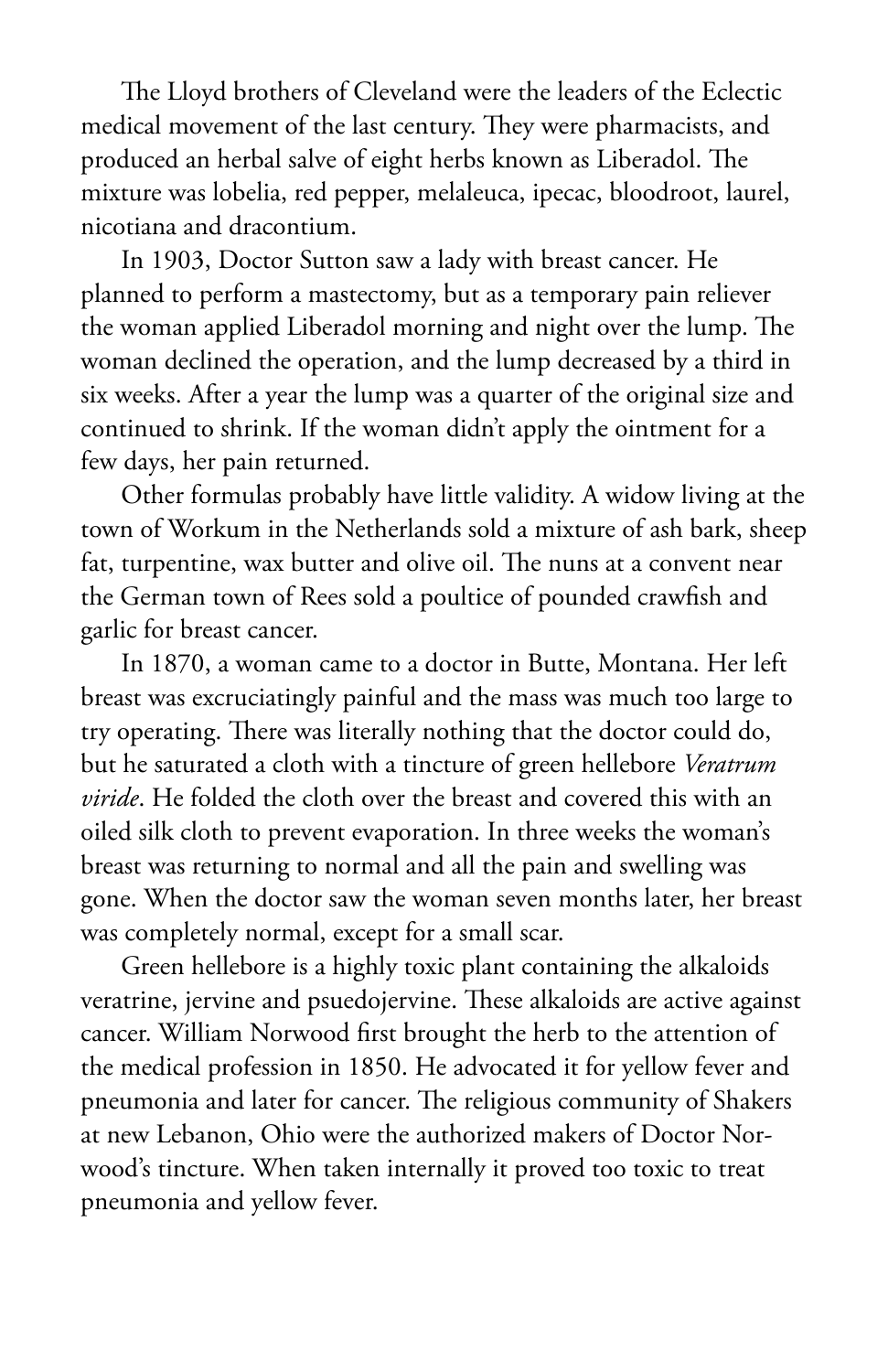Harry Hoxsey (1902–1976) operated a cancer treatment clinic in Texas for many years. He fought a long series of court battles with the government until he was finally put out of business. He believed that animals had an instinctive wisdom, and could find their own cure. He told the story of a farmer and a cow with uterine cancer. The farmer let the cow into a large wooded area and followed her. She headed for a large cottonwood *Populus deltoides* and began eagerly eating the leaves and twigs. The farmer cut branches for his cow, and her cancer healed.

Some years later, the farmer's wife developed lumps in her breast. They discussed the cow one morning, and she asked her doctor if she could try it. He knew of no reason why she shouldn't, so she began to drink the tea. After a few weeks the lumps shrank and disappeared. Nobody has investigated this tree, but the story does provide hope.

Hamster pouch cancer is closely related to human cancer. When small amounts of vitamin E were injected directly into the growing tumors, they dissolved and were eliminated. It is believed that vitamin E disrupts the cell walls of the cancer. It is possible that flax oil might do the same.

About one woman in four with treated breast cancer has it return within five years. A study was done on 40 women taking foxglove for heart problems who had breast cancer. Only one person had the cancer return in five years. By contrast 21 out of 88 women in a similar group had their cancer return. Foxglove is not a treatment, but it may be a good preventive.

I am not recommending these old treatments, for nobody has done a study of their effectiveness. I am saying that we should be studying them. A number of these herbs are common and can be easily gotten. A full study of the old cancer remedies can be found in my book *The Fighting Herbs*.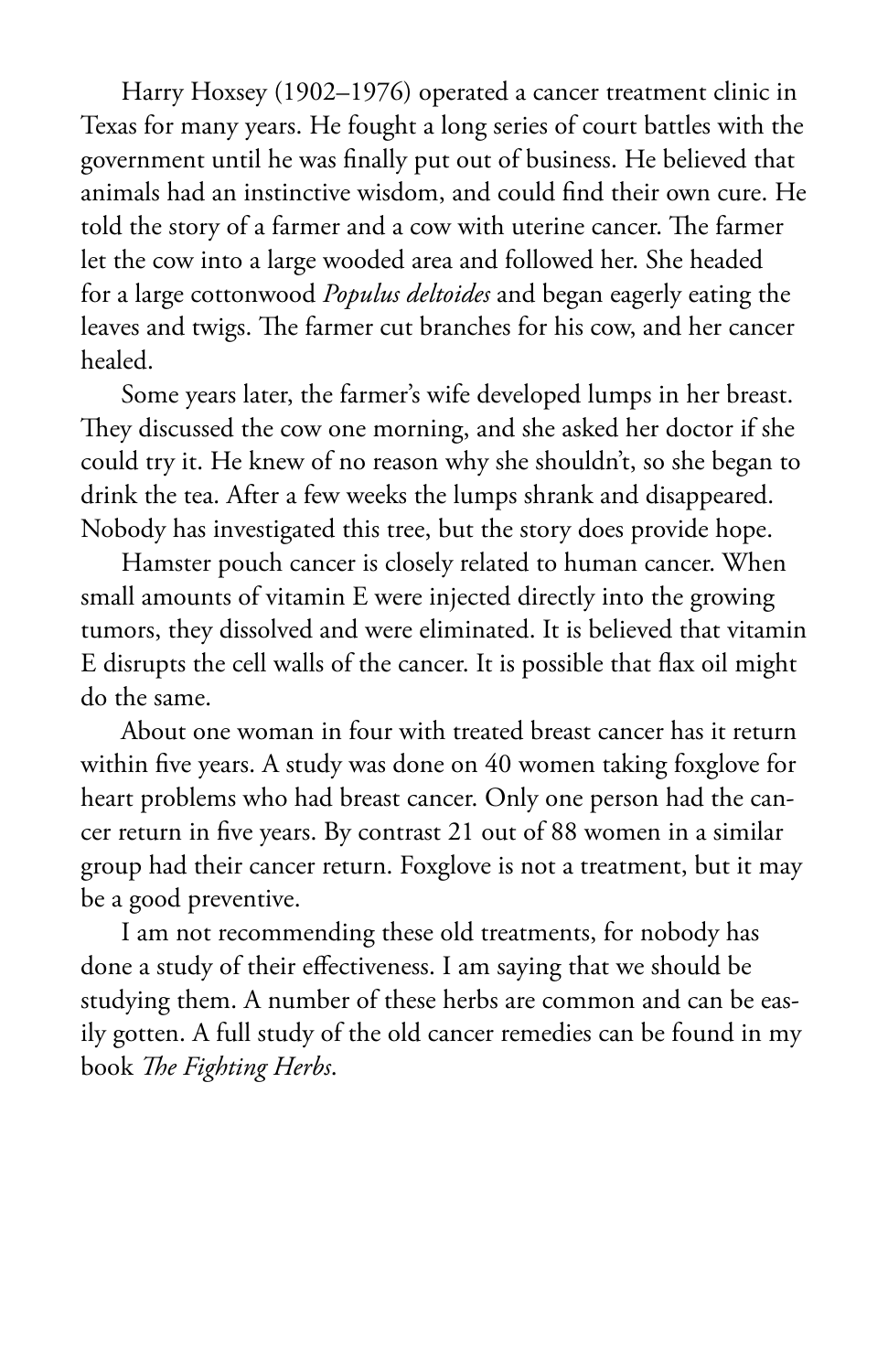## **BIBLIOGRAPHY**

The journals in this bibliography are listed in alphabetical order. Most large medical libraries shelve them in this manner. All foreign titles of articles have been translated for the benefit of my English readers. The authors of books are listed after the journals.

#### 1. HISTORIC GYNECOLOGY

Indian Journal of Historic Medicine 19:16, 1974 "The History of Obstetrics in Ancient India" K.B. Roe Indian Practitioner 19:235, 1966 "A Glimpse of the Science of Obstetrics and Medicine" P.S. Nair Johns Hopkins Hospital Bulletin 22:143, 1911 "Embryology and Obstetrics in Ancient Hebrew Literature" D.I. Macht Medical Journal of Australia 2:949, 1975 "Gynecology From Ancient Egypt: The Papyrus Kahun" J.M. Stevens Panminerva Medica 1:3, 1959 "The Cult of Panminerva Medica" T. Oliaro McKay, William J. *History of Ancient Gynecology* New York: W. Wood, 1901

#### 2. ANOREXIA NERVOSA

American Journal of Medical Science 204:258, 1942 "The Treatment of Underweight with Insulin" J.B. Greco et al.

Antiseptic 67:615, 1970 "Therapy of Anorexia with Liv 52" K. Bai et al.

Biochemical and Biophysical Research Communications 153:1167, 1988 "The Production of Anorexigenic Substances by Intestinal Flora" T. Ohkubo et al.

British Journal of Experimental Pathology 26:326, 1945 "Pathological States Due to Deficiency of the Sulphur Containing Amino Acids" L.E. Glynn et al.

Hahnemannian Monthly 50:800, 1915 "The Value of Alfalfa"

Journal of the American Dietary Association 10:29, 1934 "A Study of the Therapeutic Value of Yeast" F.A. Brown et al.

Lancet 2:350, 1984 "Case of Anorexia Nervosa Responding to Zinc Sulphate" D. Bryce-Smith

Medical Record 149:151, 1939 "Treatment of Anorexia, Malnutrition and Secondary Anemia" I.S. Kliger

Nutrition Review 11:271, 1953 "Anorexia"

Society for Experimental Biology and Medicine, Proceedings 57:99, 1944 "Alleviation by Raw Liver of Anorexia Produced by Sulfapyridine" P. Handler

South African Medical Journal 44:911, 1970 "Anorexia Nervosa: A Review" P.J.V. Beumont Sovetskaia Vrechebnaya Gazeta #21:1588, 1930 "Treatment of Anorexia in Children" I. Kazas